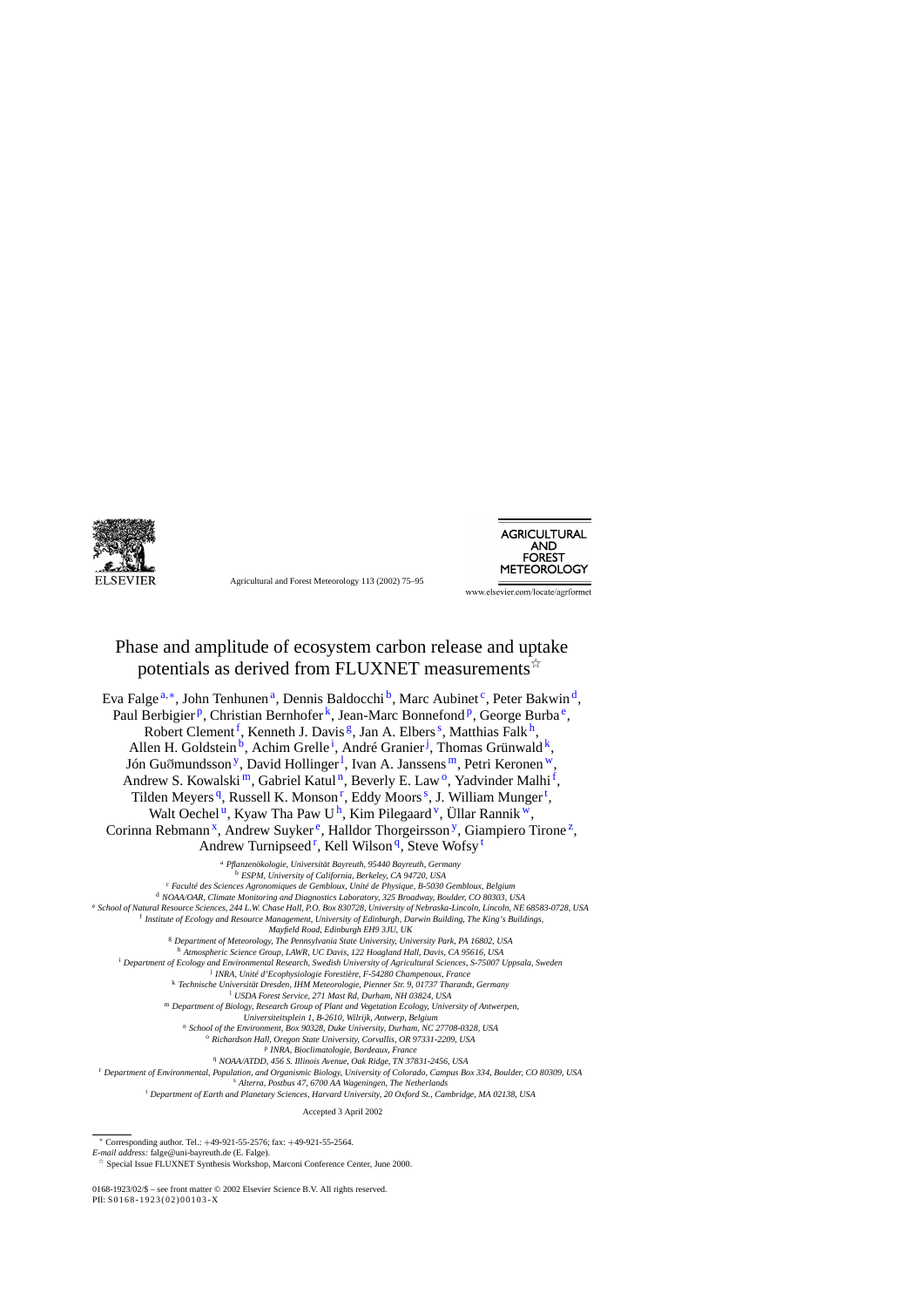<span id="page-1-0"></span>76 *E. Falge et al. / Agricultural and Forest Meteorology 113 (2002) 75–95*

<sup>u</sup> *Department of Biology, San Diego State University, San Diego, CA 92182, USA* <sup>v</sup> *Plant Biology and Biogeochemistry Department, Risoe National Laboratory,*

*P.O. Box 49, DK-4000 Roskilde, Denmark*

<sup>w</sup> *Department of Physics, P.O. Box 9, University of Helsinki, FIN-00014 Helsinki, Finland*

<sup>x</sup> *Max-Planck-Institut für Biogeochemie, Tatzendpromenade 1a, 07701 Jena, Germany*

<sup>y</sup> *Department of Environmental Research, Agricultural Research Institute, Keldnaholti, IS-112 Reykjavik, Iceland*

<sup>z</sup> *Department of Forest Environment and Resources, University of Tuscia, I-01100 Viterbo, Italy*

#### **Abstract**

As length and timing of the growing season are major factors explaining differences in carbon exchange of ecosystems, we analyzed seasonal patterns of net ecosystem carbon exchange ( $F<sub>NFE</sub>$ ) using eddy covariance data of the FLUXNET data base [\(http://www-eosdis.ornl.gov/FLUXNET](http://www-eosdis.ornl.gov/FLUXNET)). The study included boreal and temperate, deciduous and coniferous forests, Mediterranean evergreen systems, rainforest, native and managed temperate grasslands, tundra, and  $C_3$  and  $C_4$  crops. Generalization of seasonal patterns are useful for identifying functional vegetation types for global dynamic vegetation models, as well as for global inversion studies, and can help improve phenological modules in SVAT or biogeochemical models. The results of this study have important validation potential for global carbon cycle modeling.

The phasing of respiratory and assimilatory capacity differed within forest types: for temperate coniferous forests seasonal uptake and release capacities are in phase, for temperate deciduous and boreal coniferous forests, release was delayed compared to uptake. According to seasonal pattern of maximum nighttime release (evaluated over 15-day periods,  $F_{\text{max}}$ ) the study sites can be grouped in four classes: (1) boreal and high altitude conifers and grasslands; (2) temperate deciduous and temperate conifers; (3) tundra and crops; (4) evergreen Mediterranean and tropical forests. Similar results are found for maximum daytime uptake  $(F_{\text{min}})$  and the integral net carbon flux, but temperate deciduous forests fall into class 1.

For forests, seasonal amplitudes of  $F_{\text{max}}$  and  $F_{\text{min}}$  increased in the order tropical < Mediterranean and temperate coniferous < temperate deciduous and boreal forests, and the pattern seems relatively stable for these groups. The seasonal amplitudes of  $F_{\text{max}}$  and  $F_{\text{min}}$  are largest for managed grasslands and crops. Largest observed values of  $F_{\text{min}}$  varied between  $-48$  and  $-2 \mu$ mol m<sup>-2</sup> s<sup>-1</sup>, decreasing in the order C<sub>4</sub>-crops > C<sub>3</sub>-crops > temperate deciduous forests > temperate conifers > boreal conifers > tundra ecosystems.

Due to data restrictions, our analysis centered mainly on Northern Hemisphere temperate and boreal forest ecosystems. Grasslands, crops, Mediterranean ecosystems, and rainforests are under-represented, as are savanna systems, wooded grassland, shrubland, or year-round measurements in tundra systems. For regional or global estimates of carbon sequestration potentials, future investigations of eddy covariance should expand in these systems. © 2002 Elsevier Science B.V. All rights reserved.

Keywords: Growing season length; Net ecosystem CO<sub>2</sub> exchange; FLUXNET; EUROFLUX; AmeriFlux; Eddy covariance

## **1. Introduction**

Seasonal changes in ecosystem fluxes occur in response to meteorological conditions and physiological activity, which in turn are governed by the seasonal progressive shift in climate. Seasonal changes in net ecosystem exchange  $(F<sub>NEE</sub>)$  reveal information about the length of the active period for the component processes, photosynthesis and respiration, as well as their relative strengths. Day-to-day variation in  $F_{\text{NEE}}$ depend on the amplitude of photosynthetic carbon uptake and respiration losses, and in literature, maximum values of carbon uptake have been considered useful measures to quantify ecosystem function across vegetation types ([Buchmann and Schulze, 1999\)](#page-18-0). In conclusion, the seasonal phasing and amplitude of net ecosystem  $CO<sub>2</sub>$  fluxes determine the seasonality of the carbon sequestration potential of any ecosystem.

The importance of the length of the growing season for ecosystem carbon balances has been illustrated in numerous studies, e.g., differences in  $F_{\text{NPP}}$  (ecosystem net primary production) of Siberian and European forests are attributed to changes in growing season length, climate and nutrition [\(Schulze et al., 1999\)](#page-20-0). Interannual variability in growing season length may even determine whether boreal and arctic systems are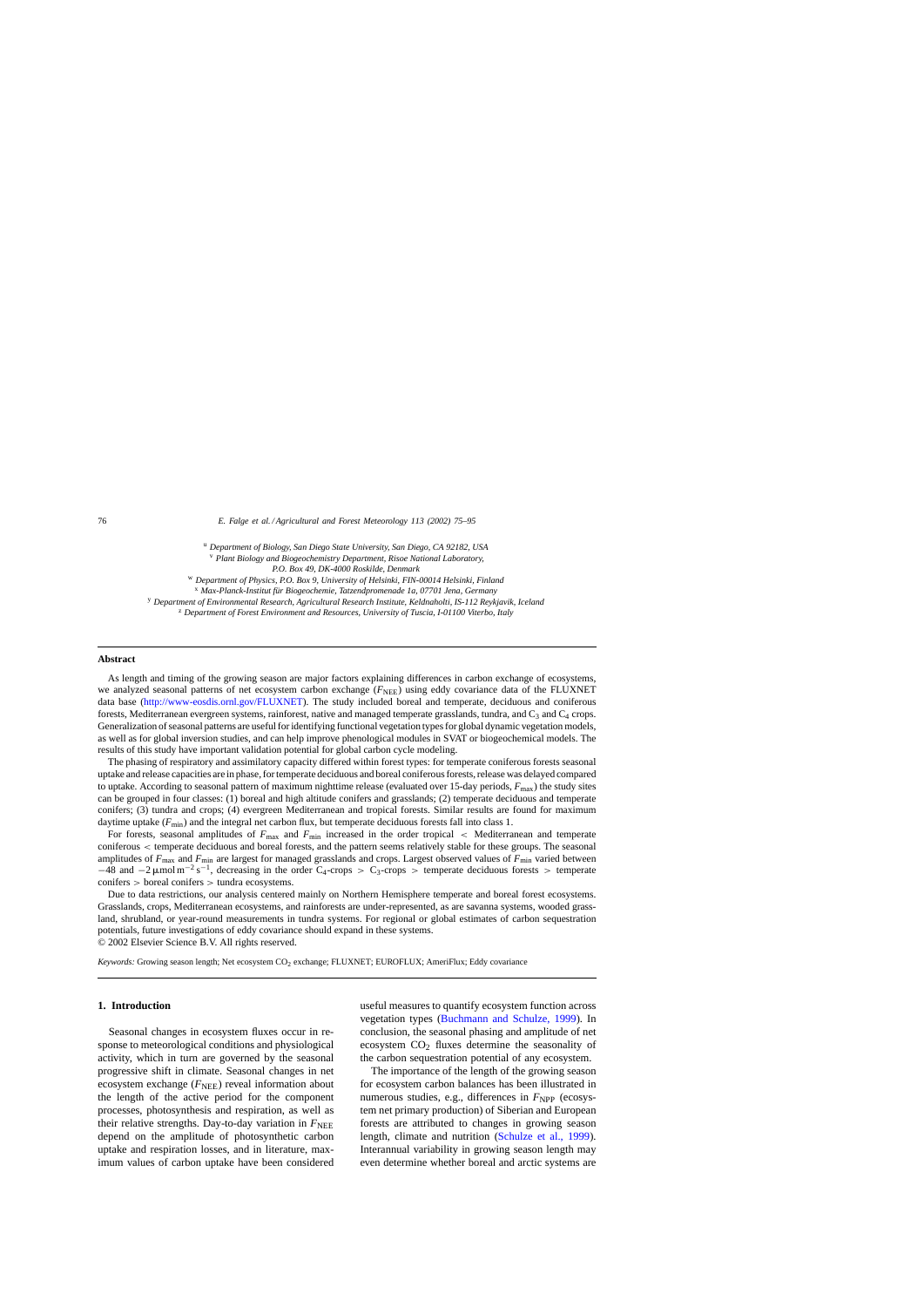a net sink or a net source of carbon [\(Black et al., 1996;](#page-18-0) [Goulden et al., 1998; Black et al., 2000](#page-18-0)). The same result occurs in response to the presence or absence of summer drought in grasslands [\(Meyers, 2001\)](#page-19-0). Furthermore, as a result of global warming, systematic changes in the length of the growing season are expected [\(Houghton et al., 1996\).](#page-19-0) Additionally, recent modeling results suggest that a 5–10-day lengthening of the growing season should increase net productivity of some forests by as much as one-third ([Jackson](#page-19-0) [et al., 2000\).](#page-19-0)

Numerous investigations have examined the phase and amplitude of seasonal cycles in  $CO<sub>2</sub>$  flux with indirect methods [\(Keeling et al., 1996; Myneni et al.,](#page-19-0) [1997; Hasenauer et al., 1999; Menzel and Fabian,](#page-19-0) [1999; Randerson et al., 1999; Keyser et al., 200](#page-19-0)0). Growing season lengths have been assessed by observing the atmospheric  $CO<sub>2</sub>$  cycle, where biological activity is inferred from changes in  $CO<sub>2</sub>$  concentration in air ([Ciais et al., 1995; Enting et al., 1995; Fan et al.,](#page-18-0) [1998; Bousquet et al., 1999; Rayner et al., 1999; Peylin](#page-18-0) [et al., 1999\).](#page-18-0) Other studies have relied on the normalized difference vegetation index (NDVI) records, or on phenological data.

 $CO<sub>2</sub>$  fluxes from the land surface into the atmosphere as measured by eddy covariance approaches can provide direct estimates of the phasing and amplitude of ecosystem processes and help address interannual variability in growing season lengths and their effects on ecosystem processes. Flux tower networks now provide  $F_{\text{NEE}}$  monitoring over a wide range of vegetation and climatic zones: deciduous and coniferous forests, crops, and grasslands located in boreal, temperate, Mediterranean and tropical climate zones of the European and Northern American continents. Since the timing of physiological activity in ecosystems is largely governed by the onset and duration of seasonal shifts in climate, and ecosystem fluxes are a response to integrated meteorological conditions, eddy covariance approaches together with micrometeorological measurements provide valuable insights about seasonal phasing and amplitudes of ecosystem fluxes. Utilizing the FLUXNET data base ([Baldocchi et al., 2001\)](#page-18-0), a data base of qualified flux and meteorological data, we have quantified carbon uptake and release patterns in order to evaluate carbon sequestration potentials across ecosystems.

Many attempts have been made to classify biological systems according to functional criteria, e.g., plant functional types ([Smith et al., 1997\)](#page-20-0), or vegetation functional types [\(Grime, 1993; Solomon and](#page-19-0) [Shugart, 1993\).](#page-19-0) Differentiation into "types" assumes similarities in plant or ecosystem functions and structures (e.g., [Körner, 1994; Walker, 1997; Woodward](#page-19-0) [and Kelly, 1997\)](#page-19-0). With respect to ecosystem carbon fluxes, the relevant "functions" are photosynthesis, respiration, and allocation patterns. Studies focussing on the energy exchange between the surface and the atmosphere could use different classification schemes based on roughness length, vegetation cover, or stomatal conductance (biosphere–atmosphere transfer schemes; [Sellers et al., 1996](#page-20-0)). In model applications, the efficiency or usefulness of a vegetation classification may be evaluated in terms of the plausibility of the model results, that eventually depend on the a priori classification itself. We believe that the results presented here will help to contribute to the refinement of vegetation functional types, that are needed for regional up-scaling or inversion approaches.

Characterization of seasonal phasing and amplitudes of ecosystem fluxes is important for assessing regional or global carbon sequestration potentials and for understanding the controls that govern the interplay between respiratory and assimilatory processes. Data on seasonal amplitudes of  $CO<sub>2</sub>$  fluxes, i.e., the seasonal development of maximum carbon uptake and release capacity of ecosystems, are important information for the parameterization and validation of soil–vegetation–atmosphere transfer (SVAT) models. Data on the seasonal phasing of  $CO<sub>2</sub>$  fluxes are needed for the development of improved carbon cycle models focused on either global, regional or plot scales, and for SVAT modelers interested in longer-term or regional applications. To assess accurately long-term climate warming effects, carbon cycle models need to take into account dynamic, climatically controlled growing season length [\(White et al., 1997, 1999](#page-20-0)), phenological events, such as leaf development and senescence, or changes in photosynthetic capacity ([Oberbauer et al., 1998; Starr et al., 2000\)](#page-19-0). Analysis of yearlong eddy covariance data can help establish long-term changes in the length of the active period and seasonal patterns of photosynthetic or respiratory capacity.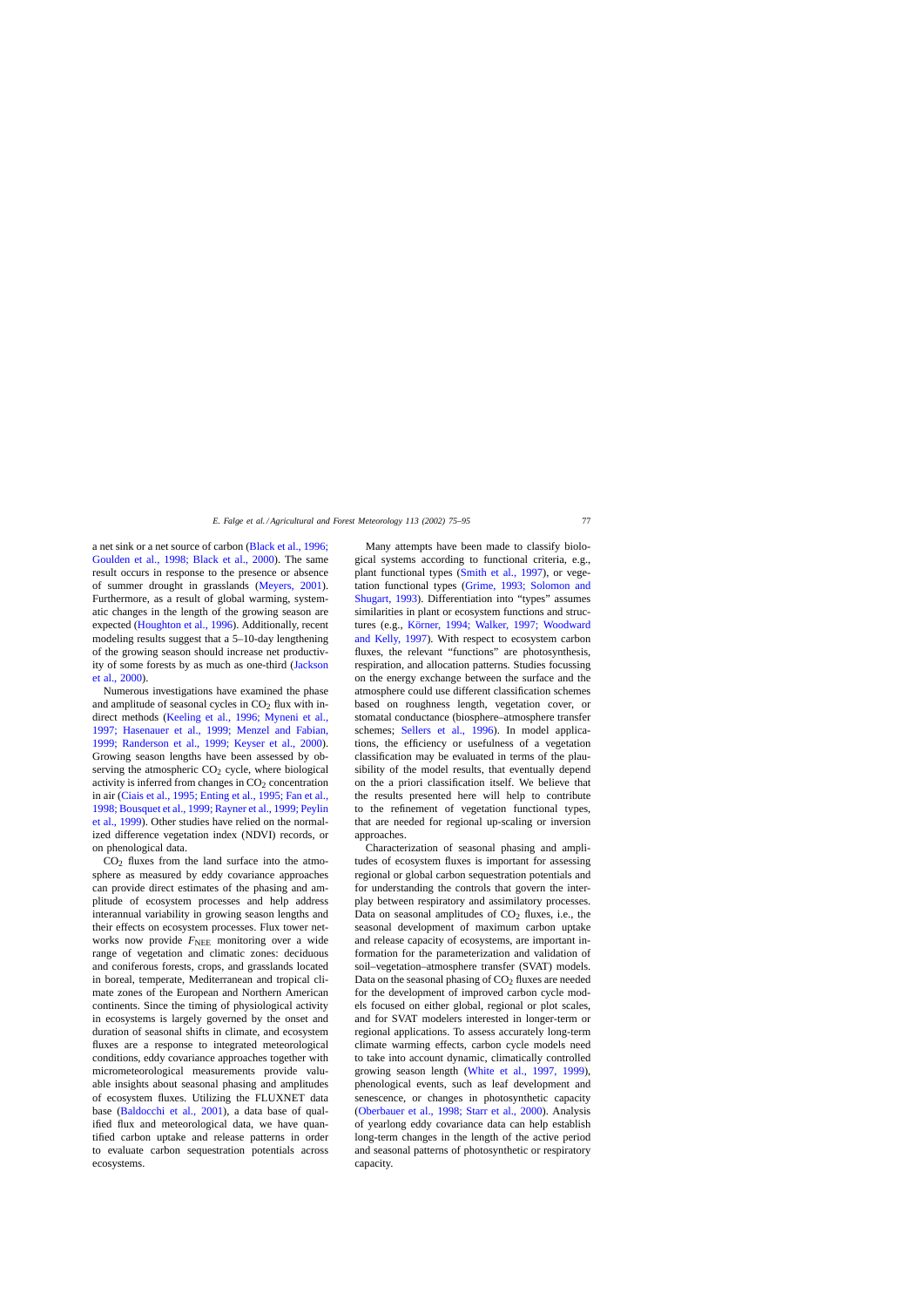<span id="page-3-0"></span>In this study we describe the phasing and amplitude of net ecosystem exchange of carbon dioxide ( $F_{\text{NEE}}$ ), and key meteorological variables obtained from eddy covariance tower networks. We examine mean diurnal variations of  $F<sub>NEE</sub>$  over the course of the year and derive seasonal patterns for maximum carbon uptake and release. Assessing nighttime and daytime seasonal patterns separately, we discuss the changes in the relative contribution of respiratory and total ecosystem activity from a variety of vegetation types of the Northern Hemisphere. The goals of this study are to quantify location, vegetation and climate of the sites, and give references to more detailed studies at the sites.

Flux measurements were obtained for 16 EURO-FLUX sites with 2–4 years of data collected between 1996 and 2000 and 23 AmeriFlux sites with 1–8 years of data collected between 1992 and 2000 resulting in a total of 104 unique site-year combinations ([Table 1a](#page-4-0) and b).

To assess phasing and amplitude of  $F<sub>NEE</sub>$ , we calculated in a first step the bin-averages of half-hours for periods of 15 days, as follows:

$$
\overline{X_{1,k=1,...,n}} \quad \overline{X_{2,k=1,...,n}}
$$
\n
$$
\overline{X_{48,k=1,...,n}}
$$
\n
$$
\overline{X_{48,k=2,...,n+1}}
$$
\n
$$
\overline{X_{48,k=2,...,n+1}}
$$
\n
$$
\overline{X_{48,k=2,...,n+1}}
$$
\n
$$
\overline{X_{48,k=2,...,n+1}}
$$
\n
$$
\overline{X_{48,k=2,...,n+1}}
$$
\n
$$
\overline{X_{48,k=2,...,n+1}}
$$
\n
$$
\overline{X_{48,k=4-n+1,...,d}}
$$
\n(1)

across ecosystem functional types and climates: (1) the length of the net carbon uptake period; (2) minimum, mean and maximum observed  $F_{\text{NEE}}$ ; (3) their seasonal variability and phasing; and (4) the resulting net carbon sequestration of those ecosystems. Phasing and amplitude of  $F_{\text{NEE}}$  are analyzed to evaluate whether observed "functional" patterns (in terms of carbon fluxes) are supported by the well-known classification of ecosystems into "vegetation functional types".

# **2. Data base and methods**

We utilize FLUXNET data ([Baldocchi et al.](#page-18-0), [2001a\),](#page-18-0) a data base obtained from the data sets of the EUROFLUX [\(Valentini, 2002\)](#page-20-0) and AmeriFlux projects, a community effort to collect continuous measurements of ecosystem carbon and energy exchange to understand the controls on carbon fluxes ([Running et al., 1999](#page-20-0)). The records cover multiple years of eddy covariance and key meteorological measurements. The data undergo quality assurance, and data gaps are filled using standardized methods to provide complete data sets ([Falge et al., 2001b\).](#page-18-0) To allow fast access to multiple records, the data are stored in a unified format, and available in daily, weekly, monthly, and annual time resolution for a variety of potential uses (<http://www-eosdis.ornl.gov/FLUXNET>). The data base is completed with ancillary data describing where *h* is the index for the half-hour ( $h = 1, \ldots, 48$ ), *i* the index for the averaging window with  $i =$  $1, \ldots, (d-n+1)$ , *d* the number of days per year, and *n* the window size (here 15; for a variety of ecosystems, fluxes show a spectral gap along this time frame and give reason to bin over 15 days, [Baldocchi et al.,](#page-18-0) [2001\).](#page-18-0) Overbar indicates averaging of the data subspace, and  $X$  the respective data variable.  $F_{\text{NEE}}$  data sets were filled beforehand by look-up table methods for  $F<sub>NEE</sub>$  during assorted meteorological conditions (see [Falge et al., 2001b\).](#page-18-0) This procedure resulted in a time series with a 15-day running mean filter for each half-hour of the day. In a second step for each diurnal course the maximum of the nighttime means, and the maximum of the daytime means were determined for estimates of maximum  $CO<sub>2</sub>$  release ( $F<sub>max</sub>$ ), and maximum  $CO<sub>2</sub>$  uptake ( $F<sub>min</sub>$ ), respectively ([Fig. 1\).](#page-6-0) The day on which these values are plotted in the following are in the middle of each period.

Mean diurnal variations of air temperature  $(T_a)$ and incident radiation (*Q*P) were calculated similarly over the course of the year, and minimum nighttime  $T_a$ , maximum daytime  $T_a$ , and maximum daytime  $Q_P$ were determined.

The uncertainty of these estimates was assessed according to [Moncrieff et al. \(1996\)](#page-19-0) as follows. Assuming a random error of 15% due to the stochastic nature of one-point eddy covariance measurements, the error of typical single day sums of  $F<sub>NEE</sub>$  fluxes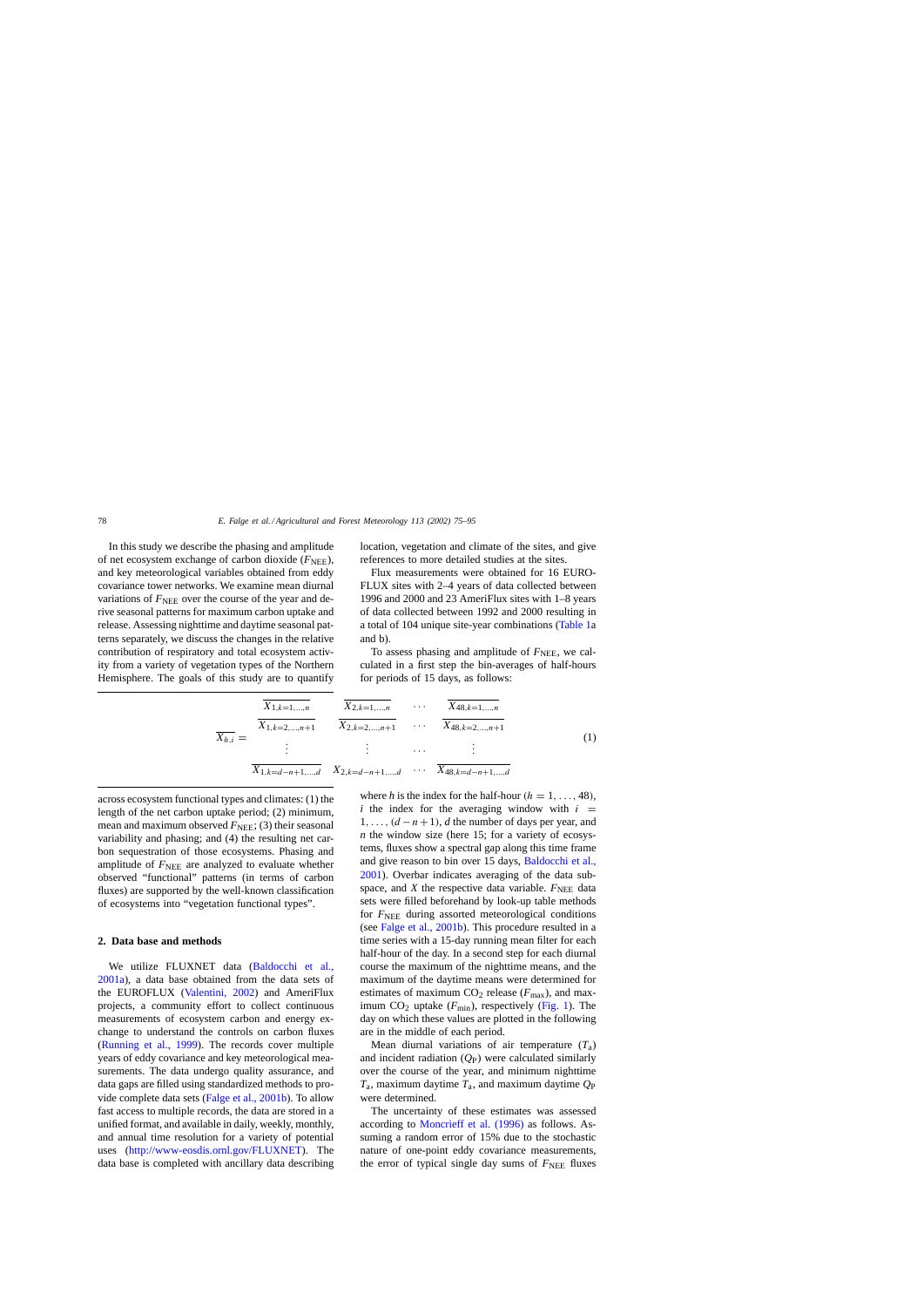<span id="page-4-0"></span>Site inform[a](#page-5-0)tion for forest, agriculture and grassland sites from the EUROFLUX and AmeriFlux projects and several years<sup>a</sup>

| Site                                                 | State/country   | Period                        | Abbreviations | Coordinates                                          | <b>Species</b>                     |
|------------------------------------------------------|-----------------|-------------------------------|---------------|------------------------------------------------------|------------------------------------|
|                                                      |                 |                               |               |                                                      |                                    |
| (a) Forest sites                                     |                 |                               |               |                                                      |                                    |
| Evergreen forests<br>Boreal evergreen conifers (BEC) |                 |                               |               |                                                      |                                    |
| North Boreas <sup>b</sup>                            | Man./Canada     | 1994-1998                     | NB            | $55^{\circ}54'$ N, 98°30′W                           | <b>Black</b> spruce                |
| Flakaliden <sup>c</sup>                              | Sweden          | 1996-1998                     | FL            | $64^{\circ}07'$ N, $19^{\circ}27'E$                  | Norway spruce                      |
| Norunda <sup>c</sup>                                 | Sweden          | 1996-1998                     | NO            | $60^{\circ}05'$ N, $17^{\circ}28'E$                  | Norway spruce, Scots pine          |
| Hyytiala <sup>c</sup>                                | Finland         | 1996-1999                     | HY            | 61°51'N, 24°17'E                                     | Scots pine                         |
| Cold temperate evergreen conifers (cTEC)             |                 |                               |               |                                                      |                                    |
| Niwot Ridge <sup>b</sup>                             | CO/USA          | 1999-2000                     | <b>NR</b>     | $40^{\circ}02'$ N, $105^{\circ}33'$ W                | Engelman spruce,                   |
|                                                      |                 |                               |               |                                                      | Lodgepole pine,                    |
|                                                      |                 |                               |               |                                                      | Subalpine fir                      |
| Howland <sup>b</sup>                                 | <b>ME/USA</b>   | 1996-1997                     | HL            | $45^{\circ}15'$ N, $68^{\circ}45'$ W                 | Spruce-hemlock                     |
| Weidenbrunnenc                                       | Germany         | 1996-1998                     | WE            | $50^{\circ}09'$ N, $11^{\circ}52'E$                  | Norway spruce                      |
| Temperate evergreen conifers (TEC)                   |                 |                               |               |                                                      |                                    |
| Wind River <sup>b</sup>                              | WA/USA          | 1998-1999                     | WR            | $45^{\circ}49'$ N, $121^{\circ}58'$ W                | Douglas fir, Western               |
|                                                      |                 |                               |               |                                                      | hemlock, Pacific                   |
|                                                      |                 |                               |               |                                                      | silver fir, Grand fir              |
| Aberfeldy <sup>c</sup>                               | UK              | 1996-1998                     | AВ            | $56^{\circ}37^{\prime}N$ , $3^{\circ}48^{\prime}W$   | Sitka spruce                       |
| Tharandt <sup>c</sup>                                | Germany         | 1996-2000                     | TH            | $50^{\circ}58'$ N, $13^{\circ}40'E$                  | Norway spruce                      |
| Loobos <sup>c</sup>                                  | The Netherlands | 1996-1998                     | LO            | $52^{\circ}10^{\prime}$ N, $5^{\circ}45^{\prime}$ E  | Scots pine                         |
| <b>Brasschaat</b> <sup>c</sup>                       | Belgium         | 1996-1998                     | BR            | $51^{\circ}18'$ N, $4^{\circ}31'E$                   | Scots pine, Oaks                   |
| Metolius <sup>b</sup>                                | OR/USA          | 1996-1997                     | ME            | 44°30'N, 121°37'W                                    | Ponderosa pine                     |
| Warm temperate evergreen conifers (wTEC)             |                 |                               |               |                                                      |                                    |
| Duke Forest <sup>b</sup>                             | NC/USA          | 1998-1999                     | DU            | $35^{\circ}52'$ N, 79 $^{\circ}59'$ W                | Loblolly pine                      |
| Mediterranean evergreen forests (ME)                 |                 |                               |               |                                                      |                                    |
| Castelporziano <sup>c</sup>                          | Italy           | 1997-1998                     | <b>CP</b>     | $41^{\circ}45'$ N, $12^{\circ}22'$ W                 | Quercus ilex                       |
| Bordeaux <sup>c</sup>                                | France          | 1996-1998                     | ВO            | $44^{\circ}0'$ N, $5^{\circ}0'E$                     | Maritime pine                      |
| <b>Blodgett Forest</b>                               | CA/USA          | 1997-2000                     | BL            | $38^{\circ}53'$ N, $120^{\circ}37'$ W                | Ponderosa pine                     |
| Sky Oaks youngb                                      | CA/USA          | 1997-1999                     | SKy           | $33^{\circ}22'$ N, $116^{\circ}37'$ W                | Adenostoma-ceanothus-<br>chaparral |
| Sky Oaks oldb                                        | CA/USA          | 1997-1999                     | SKo           | $33^{\circ}22'$ N, $116^{\circ}37'$ W                | Adenostoma-ceanothus-<br>chaparral |
| Tropical evergreen forests (TrE)                     |                 |                               |               |                                                      |                                    |
| Manaus <sup>b</sup>                                  | <b>Brazil</b>   | September<br>1995-August 1996 | MA            | $-2^{\circ}36'N$ , 60 $^{\circ}12'W$                 | Rainforest                         |
| Deciduous forests                                    |                 |                               |               |                                                      |                                    |
| Boreal broad-leaved deciduous (BBD)                  |                 |                               |               |                                                      |                                    |
| Gunnarsholt <sup>c</sup>                             | Iceland         | 1996-1998                     | GU            | $63^{\circ}50^{\prime}$ N, $20^{\circ}13^{\prime}$ W | Poplar                             |
| Cold temperate broad-leaved deciduous (cTBD)         |                 |                               |               |                                                      |                                    |
| Park Falls/WLEF                                      | WI/USA          | 1997–1999                     | WL            | $45^{\circ}57'$ N, $90^{\circ}16'$ W                 | Aspen, Mixed                       |
|                                                      |                 |                               |               |                                                      | hardwoods oak, Red                 |
|                                                      |                 |                               |               |                                                      | pine, Jack pine,                   |
|                                                      |                 |                               |               |                                                      | Balsam fir, Bogs/fens              |
| Willow Creek <sup>b</sup>                            | WI/USA          | 1999-2000                     | WC            | 45°57'N, 90°16'W                                     | Deciduous hardwoods                |
| Temperate broad-leaved deciduous (TBD)               |                 |                               |               |                                                      |                                    |
| Vielsalm <sup>c</sup>                                | Belgium         | 1996-1998                     | VI            | $50^{\circ}18'$ N, $6^{\circ}0'E$                    | European beech                     |
| Soroec                                               | Denmark         | 1996-1999                     | SO            | 55°29'N, 11°39'E                                     | European beech                     |
| Hesse <sup>c</sup>                                   | France          | 1996-1999                     | HE            | $48^{\circ}40'$ N, $7^{\circ}50'E$                   | European beech                     |
| Harvard <sup>b</sup>                                 | MA/USA          | 1992-1999                     | ${\rm HV}$    | 42°32'N, 72°11'W                                     | Oak-maple                          |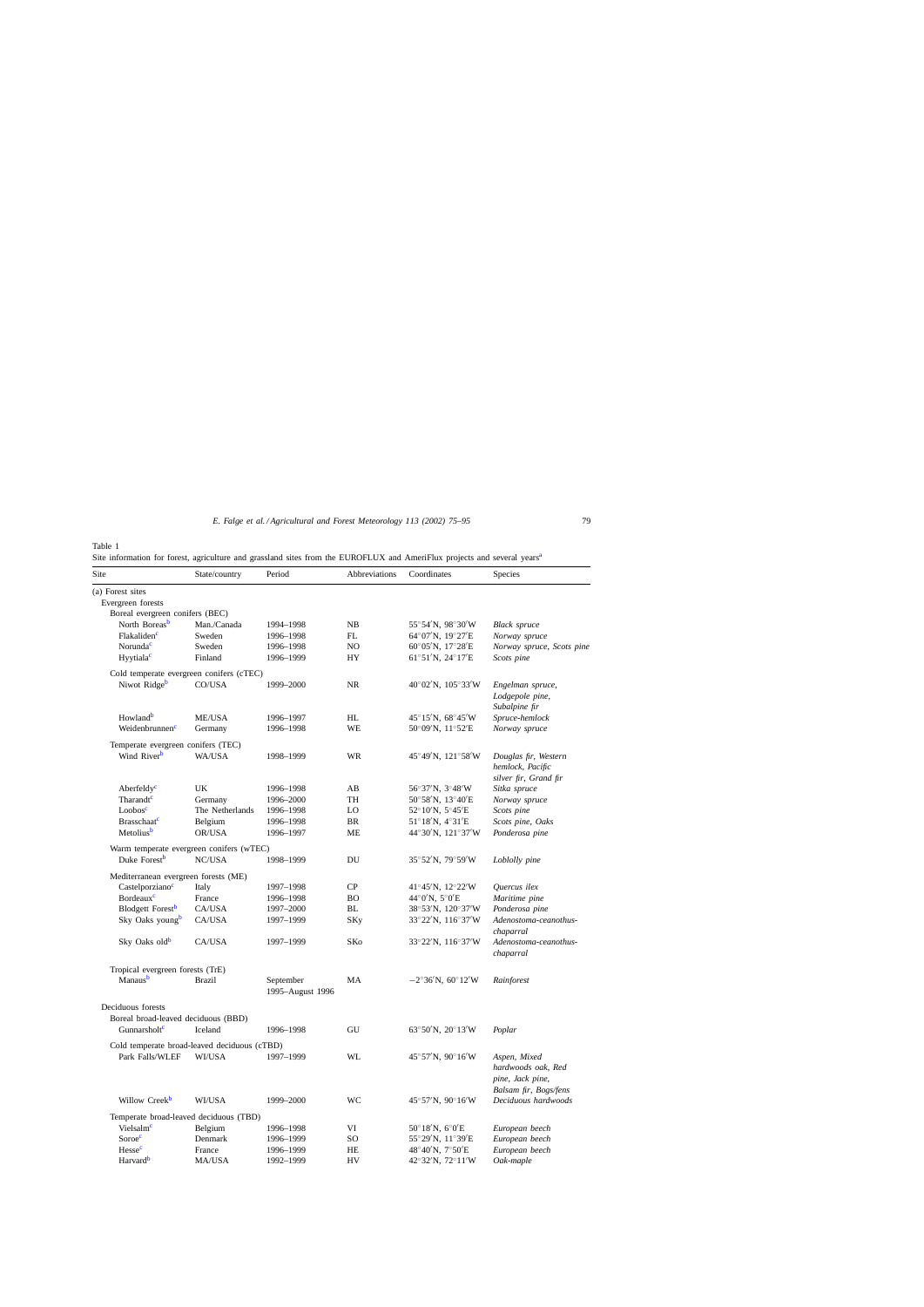<span id="page-5-0"></span>

| Table 1 ( <i>Continued</i> ) |  |  |  |
|------------------------------|--|--|--|
|------------------------------|--|--|--|

| Site                                                                                   | State/country | Period                            | Abbreviations | Coordinates                                         | Species                                                  |
|----------------------------------------------------------------------------------------|---------------|-----------------------------------|---------------|-----------------------------------------------------|----------------------------------------------------------|
| Warm temperate broad-leaved deciduous (wTBD)                                           |               |                                   |               |                                                     |                                                          |
| Walkerbranch <sup>b</sup>                                                              | TN/USA        | 1995-1998                         | WB            | 35°58'N, 84°17'W                                    | Oak-hickory                                              |
| (b) Agriculture and grassland sites<br>Agriculture (TAg)<br>$C_3$ -crops (Tag- $C_3$ ) |               |                                   |               |                                                     |                                                          |
| Bondville <sup>b</sup>                                                                 | <b>IL/USA</b> | 1998, 2000                        | Bysoybean     | $40^{\circ}0^{\prime}$ N, $88^{\circ}18^{\prime}$ W | Soybean                                                  |
| Poncab                                                                                 | OK/USA        | August 1996-<br>August 1997       | PO            | 36°45'N, 97°05'W                                    | Wheat                                                    |
| Soroec                                                                                 | Denmark       | 1999                              | Sowheat       | 55°29'N, 11°39'E                                    | Wheat                                                    |
| $C_4$ -crops (Tag- $C_4$ )<br>Bondville <sup>b</sup>                                   | <b>IL/USA</b> | 1997, 1999                        | Bycorn        | 40°0'N, 88°18'W                                     | Corn                                                     |
| Grasslands                                                                             |               |                                   |               |                                                     |                                                          |
| Boreal grasslands/tundra (BGr)                                                         |               |                                   |               |                                                     |                                                          |
| Happy Valley <sup>b</sup>                                                              | <b>AK/USA</b> | 1994-1995                         | HA            | $69^{\circ}08'$ N, $148^{\circ}50'$ W               | Eriophorum, Betula,<br>Ledum, Vaccinium,<br>Carex, Salix |
| Atqasuk <sup>b</sup>                                                                   | AK/USA        | 1999                              | AT            | 70°29′N, 157°25′W                                   | Eriophorum, Sedges                                       |
| Barrow <sup>b</sup>                                                                    | AK/USA        | 1998-1999                         | <b>BA</b>     | 70°18'N, 156°38'W                                   | Carex, Dupontia,<br>Arctophila                           |
| Upad <sup>b</sup>                                                                      | <b>AK/USA</b> | 1994                              | UP            | $70^{\circ}16'$ N, $148^{\circ}53'$ W               | Eriophorum, Carex                                        |
| Temperate grasslands $(TGr-C_3)$                                                       |               |                                   |               |                                                     |                                                          |
| Little Washitab                                                                        | OK/USA        | 1997-1998                         | LW            | $34^{\circ}58'$ N, $97^{\circ}59'$ W                | Rangeland                                                |
| Risoec                                                                                 | Denmark       | 1999                              | RI            | 55°29'N, 11°39'E                                    | Meadow                                                   |
| Temperate grasslands $(TGr-C4)$                                                        |               |                                   |               |                                                     |                                                          |
| Shidler <sup>b</sup>                                                                   | OK/USA        | September 1996-<br>September 1997 | <b>SH</b>     | $36^{\circ}51'$ N, $96^{\circ}41'$ W                | Tallgrass prairie                                        |

<sup>a</sup> Sites are sorted into functional vegetation types and within these groups by climate zone.

<sup>b</sup> AmeriFlux project.

<sup>c</sup> EUROFLUX project.

varied between 0.1 and 1.3 (winter) and 0.5 and 2.5 (summer) gCm<sup>-2</sup> per day. Applying a bin-average over 15 days (see Eq.  $(1)$ ) the error of daily  $F_{\text{NEE}}$ , uptake or release estimates will be reduced by a factor of  $1/\sqrt{N} = 1/\sqrt{15}$  or 0.258, resulting in errors for the mean of a 15-day period ranging from 0.04 to 0.65 g C m<sup>-2</sup> per day. These estimations assumed that the measurements do not suffer from systematic errors, e.g., under-reading of nighttime fluxes. For more information on these assessments see [Moncrieff](#page-19-0) [et al. \(1996, Eqs. \(8\) and \(9\)\).](#page-19-0)

# **3. Results**

Typical seasonal  $CO<sub>2</sub>$  uptake of two examples of temperate forests is apparent in Fig.  $2a$ .  $CO<sub>2</sub>$  uptake of the coniferous and deciduous forests peak in June–July, but the coniferous forest shows some, yet low, photosynthetic activity during the winter months. In [Fig. 2b,](#page-7-0) the yearlong uptake activity of the Mediterranean evergreen forest contrasts with the very short uptake period of a boreal coniferous site. Yet, maximum uptake rates are comparable especially in the months of May and August. In May, the long daytime period at 64◦N becomes important and allows for an almost 4 h longer uptake period during the day. Larger differences can be observed in the nighttime fluxes, with the boreal system showing the lowest fluxes.

The seasonal development of  $F_{\text{max}}$  (maximum  $CO_2$ ) release during night),  $F_{\text{min}}$  (maximum CO<sub>2</sub> uptake during the day), and  $F_{\text{mean}}$  (daily mean CO<sub>2</sub> flux) is shown as 30-day averages in [Fig. 3.](#page-9-0) Data for all available years of each site were averaged to circum-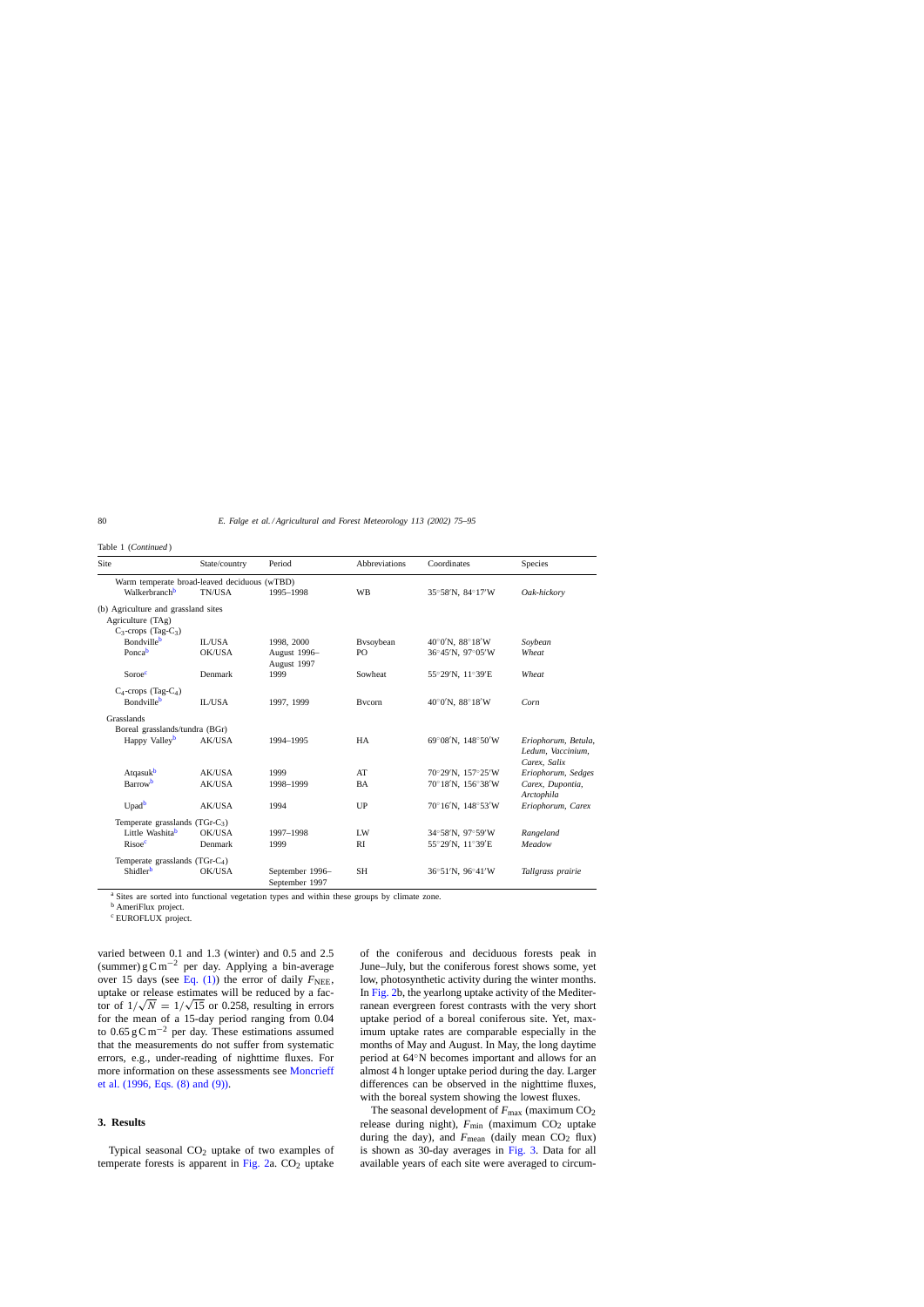<span id="page-6-0"></span>

Fig. 1. Schematic view of a half-hourly binned diurnal course of  $F_{\text{NEE}}$  (net ecosystem CO<sub>2</sub> exchange), and points of maximum CO<sub>2</sub> release during night  $(F_{\text{max}})$ , maximum  $CO_2$  uptake during the day  $(F_{\text{min}})$ , and the overall mean of the period  $(F_{\text{mean}})$ . Vertical bars indicate standard deviations of the means.

vent longer periods of gaps in the data and depict biome-specific patterns rather than inter-annual variability. The sites are sorted by climate zone (tropical to boreal from bottom to top) and vegetation type (evergreen forests, broadleaf deciduous forests, agriculture, and grasslands from left to right). In the following, we use BEC, cTEC, TEC, and wTEC for boreal, cold temperate, temperate and warm temperate evergreen conifers, ME and TrE for Mediterranean and tropical evergreen forests, BBD, cTBD, TBD, and wTBD for boreal, cold temperate, temperate and warm temperate broad-leaved deciduous forests, TAg for temperate agriculture, and BGr and TGr for boreal and temperate grasslands. The figure captures several typical findings for seasonal  $CO<sub>2</sub>$  uptake and release rates of forest ecosystems: the long or year-round active period for temperate coniferous and evergreen broad-leaved forests, the very confined season length for deciduous and boreal forests, the similarity of maximum uptake rates in early season for different systems, and finally (with the exemption of boreal conifers) the compensatory behavior of  $CO<sub>2</sub>$  uptake and release, high uptakes corresponding with high releases and low uptake with low releases. Highest and lowest  $F_{\text{max}}$  and  $F_{\text{min}}$  observed during the year and the corresponding day of the year are tabulated

in [Table 3.](#page-15-0) On average, and in agreement with leaf level studies, coniferous forests show lower maximum uptake than deciduous forests (see [Table 3](#page-15-0) with the exemption of Tharandt). For example, [Reich et al.](#page-20-0) [\(1997\)](#page-20-0) determined from a review of the literature, that potential photosynthesis and leaf respiration increase in similar proportion with decreasing leaf life-span, increasing leaf nitrogen, and increasing specific leaf area. This "functional convergence" makes sense in that short lived foliage (e.g., deciduous forests) have a relatively short season to gain carbon for growth and maintenance over the year, compared with coniferous forests that carry multiple years of foliage.

The typical seasonal behavior of  $CO<sub>2</sub>$  uptake and release is reflected in the seasonal development of radiation  $(Q_P)$  and temperature  $(T_a)$  for differing biomes ([Fig. 4\).](#page-10-0) Absolute minimum and maximum values are reported in [Table 2.](#page-10-0) In temperate and Mediterranean zones the seasonal development  $Q_P$  is very similar, however temperature regimes differ. Average pattern at high latitudes show *Q*<sup>P</sup> of almost zero during arctic winter, and the extremes in  $T_a$  causing even evergreen forests to stop their assimilatory activity. Low variation of light and temperature in tropical zones makes it more likely that seasonal variability of carbon fluxes is due to moisture effects.

In [Fig. 5, s](#page-11-0)ite specific absolute findings of  $F_{\text{min}}$  and  $F_{\text{max}}$  from [Fig. 3](#page-9-0) are normalized to investigate the typical seasonal course for sites sorted by climate zone and vegetation type. Comparing the seasonal course of *F*<sub>min</sub> of temperate and boreal forest ecosystems, cTBD and BBD show the shortest, TBD and BEC intermediate, and TEC longest periods of activity. That is, in terms of seasonality of maximum uptake potential, TBD and BEC build one functional group. However, even though TBD and BEC showed similar phasing of *F*min, the pattern in *F*max deviates largely with a very confined peak period in BEC, and an almost year-round activity in the temperate systems. Contrarily, the patterns of  $F_{\text{max}}$  in TBD and TEC are much more alike than the respective seasonal course of  $F_{\text{min}}$ . The same can be observed for  $F_{\text{max}}$  and  $F_{\text{min}}$  of BBD and BEC. Thus,  $F_{\text{min}}$  pattern of temperate (or boreal) forests seem to reflect the life-form (broad-leaved deciduous vs evergreen conifers), whereas *F*max pattern appear to be determined by the climate zone.

The group cTEC contains a sub-alpine coniferous site with a short season (Niwot Ridge NR), that shows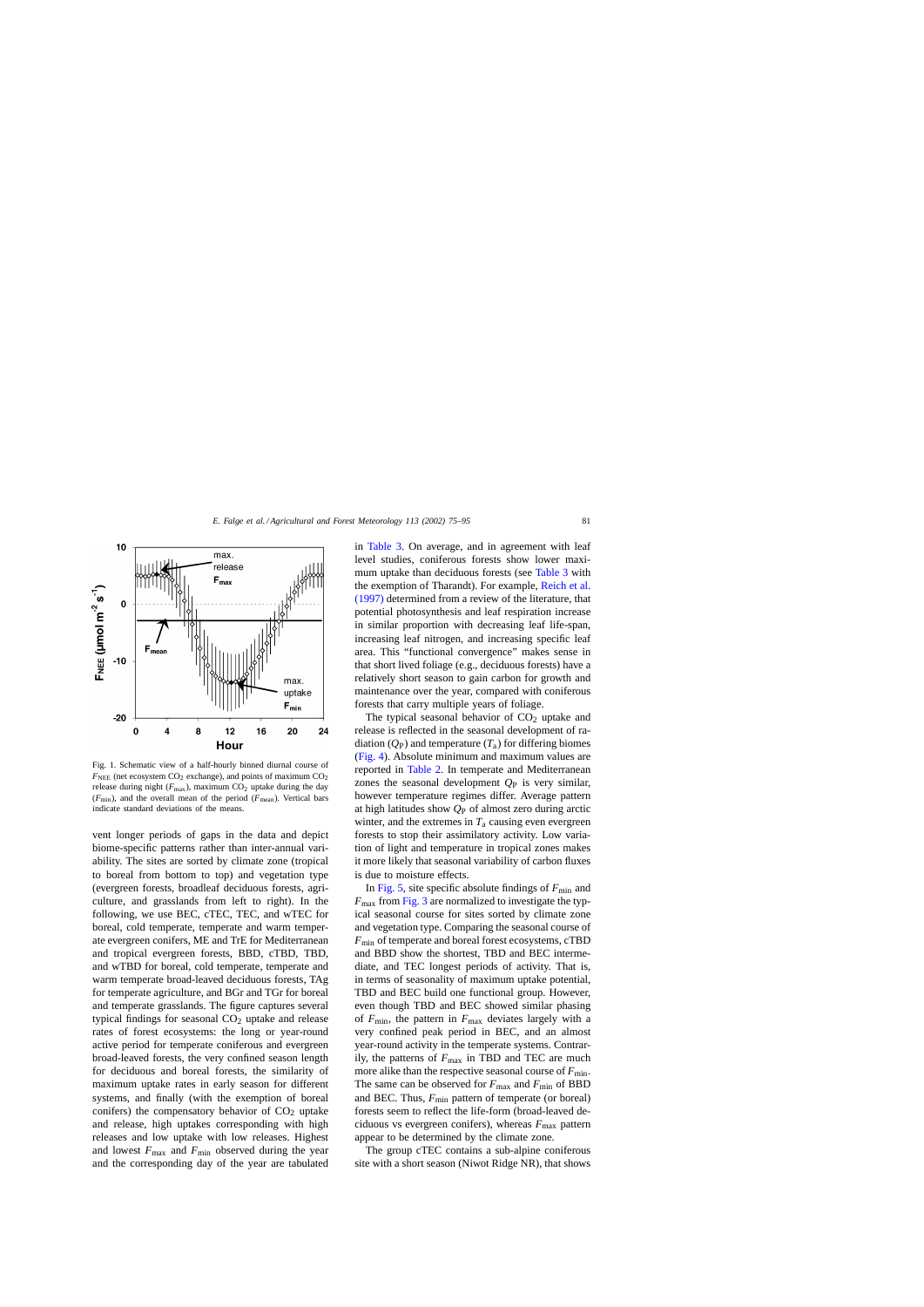<span id="page-7-0"></span>

Fig. 2. Half-hourly binned diurnal courses of  $F_{\text{NEE}}$  (net ecosystem CO<sub>2</sub> exchange) for each month of the year 1997 for two temperate forests. (a) Tharandt, a temperate coniferous site: open symbol; Soroe, a temperate deciduous site: closed symbol, and a Mediterranean and a boreal forest. (b) Castelporziano, a Mediterranean macchia: open symbol; Flakaliden, a boreal coniferous forest: closed symbol. Vertical bars indicate standard deviations of the means.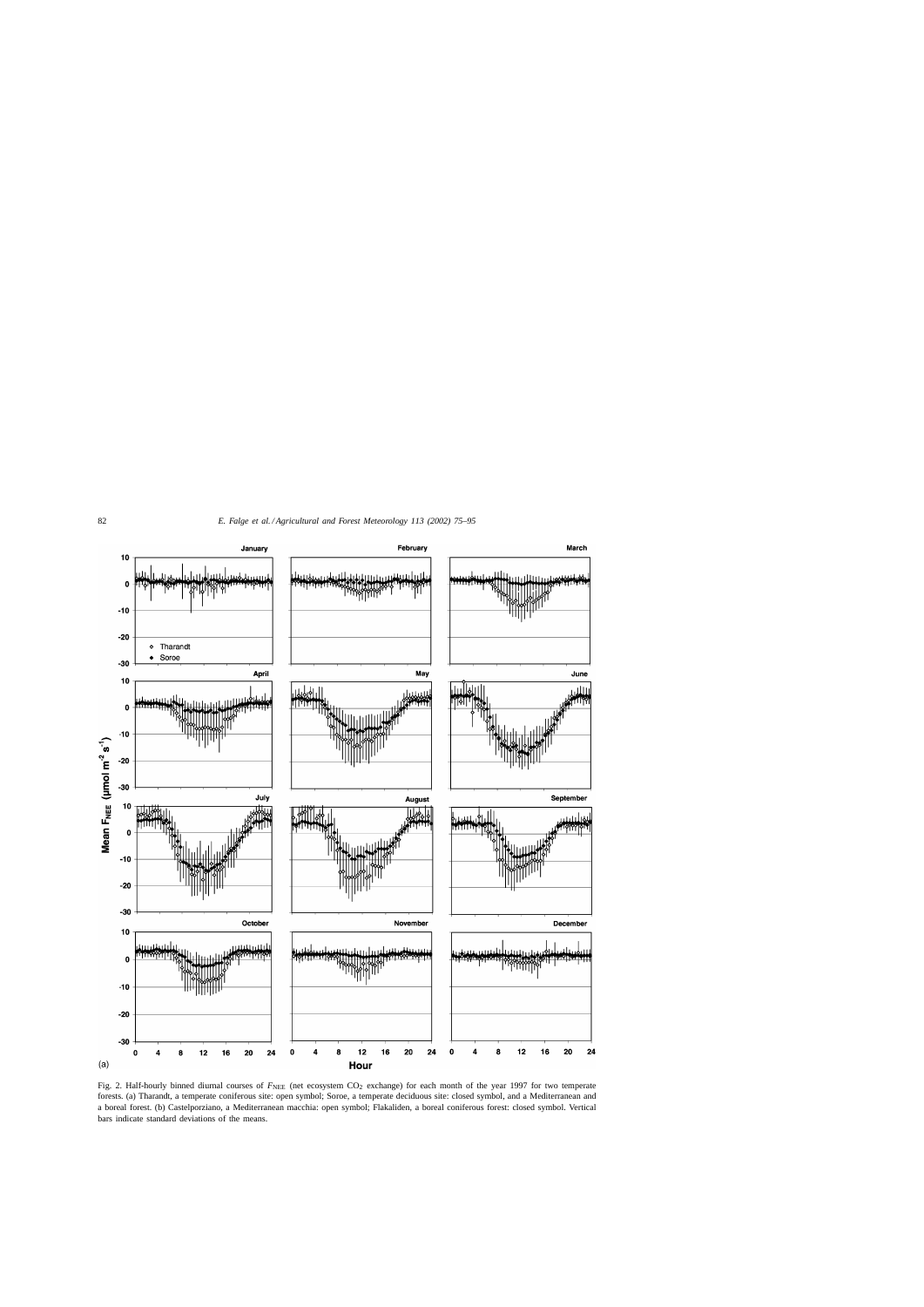

Fig. 2. (*Continued* ).

a high seasonal amplitude of  $F_{\text{max}}$ . This pattern corresponds well with the observed  $F_{\text{min}}$  potential. The site Vielsalm (VI), a mixed deciduous–coniferous temperate forest (see [Table 1a\)](#page-4-0), obviously shows uptake potential in winter. The low uptake potential in spring and early summer for the TEC-site Brasschaat (BR) is probably an artefact due to footprint heterogeneity (residential areas and other anthropogenic influences).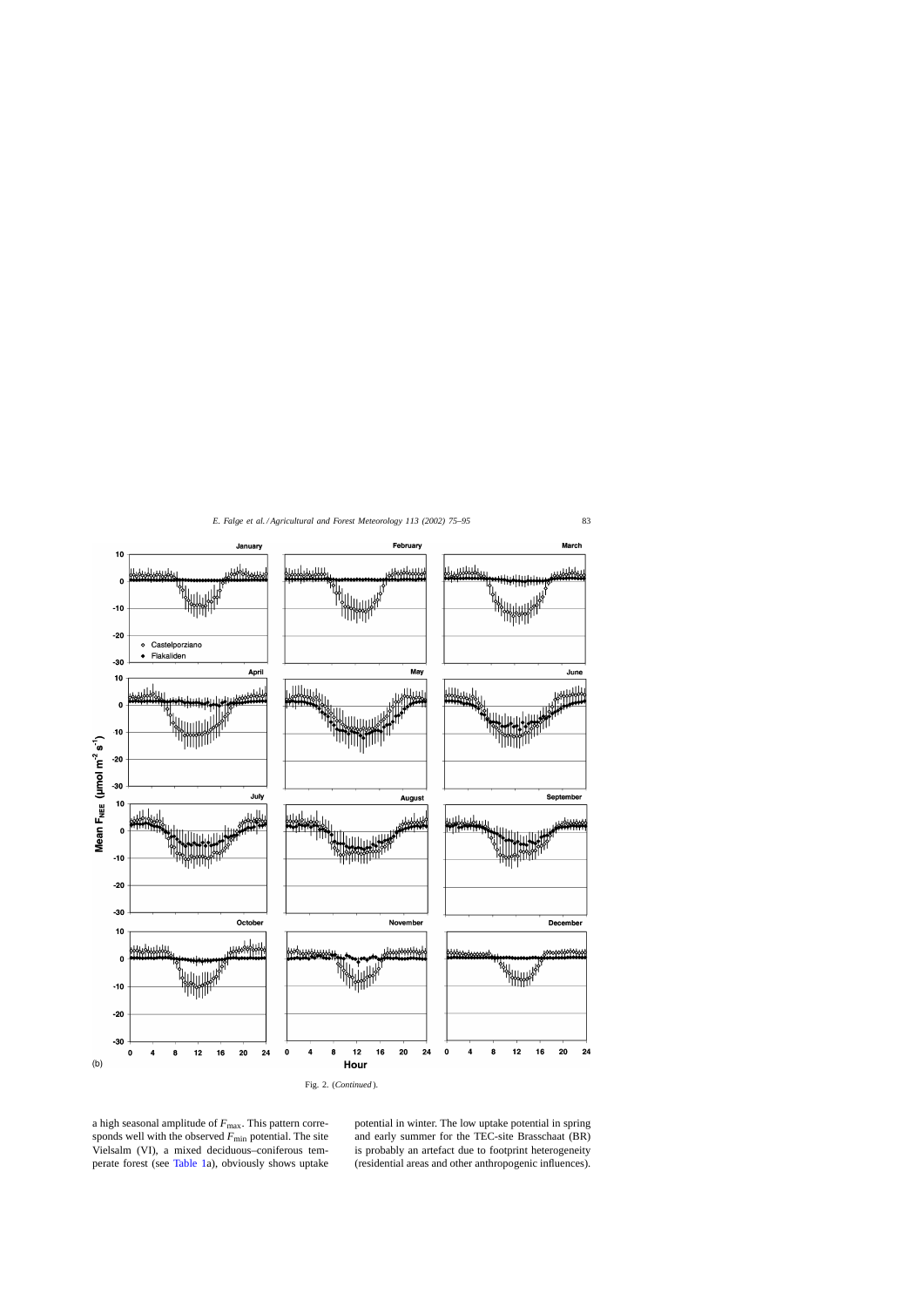<span id="page-9-0"></span>

Fig. 3. Seasonal development of maximum CO<sub>2</sub> release during night ( $F_{\text{max}}$ , shaded symbols), maximum CO<sub>2</sub> uptake during the day ( $F_{\text{min}}$ , open symbols), and the overall mean of the period (*F*mean, closed symbols) for the sites listed in [Table 1a](#page-4-0) and b.

In TEC drought stressed temperate conifers (Metolius ME, Wind River WR) built a separate group, showing stress symptoms in their uptake potentials  $F_{\text{min}}$ . The patterns in  $F_{\text{max}}$  observed for those sites, however, do not seem to differ largely from those found for other temperate conifers, indicating that environmental stress affected photosynthesis more than respiration in those systems.

With the exemption of drought stressed systems, the seasonal amplitude of  $F_{\text{max}}$  for TEC typically matches the respective pattern of  $F_{\text{min}}$ . For evergreen forests in maritime and Mediterranean climates (ME, including Californian chaparral) and a rainforest a year-round activity in  $F_{\text{min}}$  and  $F_{\text{max}}$  is clearly visible. The seasonal amplitude of  $F_{\text{min}}$  typically matches the respective pattern of  $F_{\text{max}}$ , as it was seen for TEC. However, in contrast to drought stressed TEC, where  $F_{\text{min}}$  was more affected than  $F_{\text{max}}$ , there is some indication that drought can affect both,  $F_{\text{min}}$  and  $F_{\text{max}}$ (CP, SKy).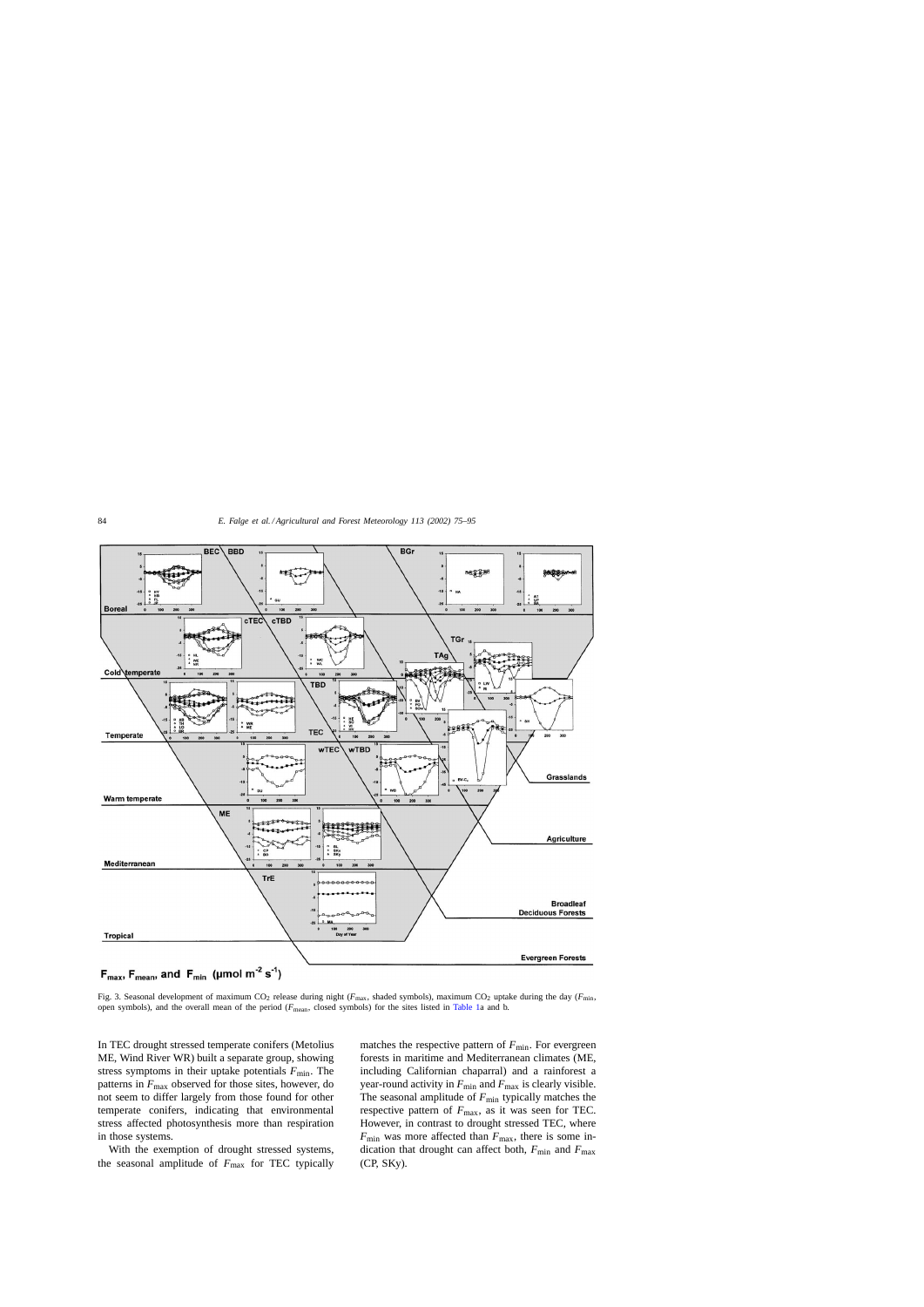<span id="page-10-0"></span>

Fig. 4. Seasonal development of maximum diurnal radiation  $(Q_P)$ , minimum and maximum diurnal air temperature  $(T_a)$  averaged for all sites of each zone (boreal  $n = 9$ , temperate  $n = 24$ , Mediterranean  $n = 5$ , and tropical  $n = 1$ ). Data are normalized such that the maximum observed value equals 100%. Negative values for temperature data indicate temperatures below 0 ◦C.

The groups TAg, BGr, and TGr summarize the typical seasonal course of  $F_{\text{min}}$  of non-forested systems: managed and native grasslands, tundra, and  $C_3$  and  $C_4$ crops. The pattern for TGr is similar to TBD, but much shorter periods of activity are observed for TAg and BGr, as well as management effects of mowing (RI). Whereas the pattern observed in native and managed TGr (SH, RI) and BGr in  $F_{\text{max}}$  seem to follow their

Table 2

Maximum diurnal global radiation  $(Q_P)$ , maximum and minimum diurnal air temperature  $(T_{\text{a,max}}, T_{\text{a,min}})$  together with the day of the year, where the seasonal maximum or minimum rates occur<sup>a</sup>

| Zone          | Qр                                   |                                      | $T_{\rm a. max}$                       |                                        | $T_{\rm a. min}$                       |                                        |
|---------------|--------------------------------------|--------------------------------------|----------------------------------------|----------------------------------------|----------------------------------------|----------------------------------------|
|               | Maximum, $W m^{-2}$<br>(day of year) | Minimum, $W m^{-2}$<br>(day of year) | Maximum. $\mathrm{C}$<br>(day of year) | Minimum, $\mathrm{C}$<br>(day of year) | Maximum, $\mathrm{C}$<br>(day of year) | Minimum, $\mathrm{C}$<br>(day of year) |
| <b>Boreal</b> | 524 (199)                            | 36(6)                                | 17.8 (215)                             | $-4.6(39)$                             | 10.2(217)                              | $-7.4(40)$                             |
| Temperate     | 671 (205)                            | 223 (336)                            | 24.5 (206)                             | 2.8(359)                               | 16.1(205)                              | $-2.1(1)$                              |
| Mediterranean | 771 (177)                            | 290(11)                              | 28.6 (227)                             | 10.3(39)                               | 15.4 (231)                             | 3.3(39)                                |
| Tropical      | 791 (275)                            | 466 (131)                            | 31.4 (275)                             | 26.5(36)                               | 23.6 (278)                             | 21.7 (184)                             |

<sup>a</sup> Data are averaged for available sites and years (see [Table 1a](#page-4-0) and b) in four climatic zones, boreal, temperate, Mediterranean and tropical.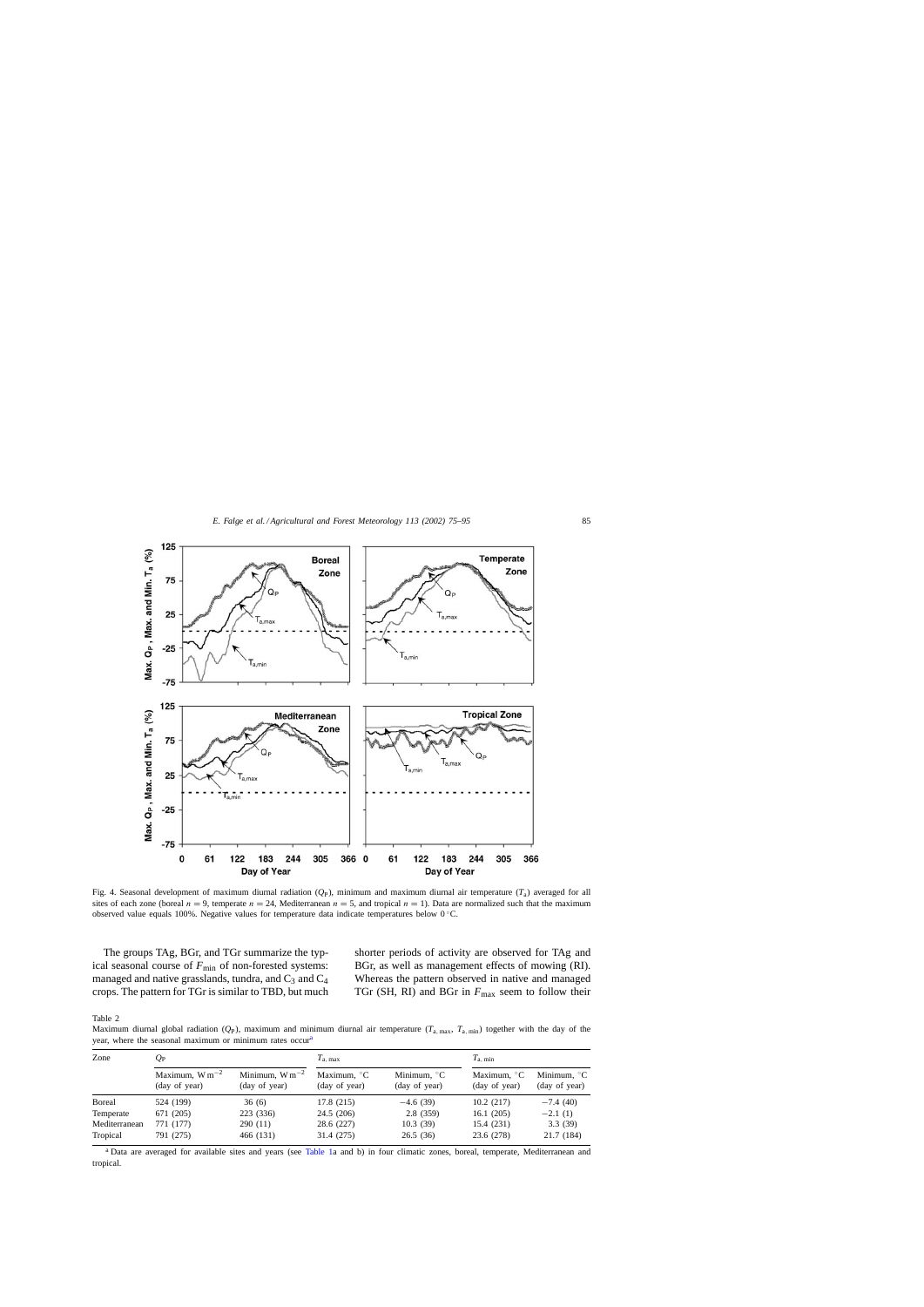<span id="page-11-0"></span>

Fig. 5. Seasonal development of maximum CO<sub>2</sub> release during night ( $F_{\text{max}}$ , shaded symbols), and maximum CO<sub>2</sub> uptake during the day (*F*min, open symbols) for the sites listed in [Table 1a](#page-4-0) and b. Rates of *F*max and *F*min are given in percent of the respective maximum of the season, percentages for *F*<sub>min</sub> are multiplied by −1 for more clarity in the graphs.

 $F_{\text{min}}$  pattern (Fig. 5 right panels), observed  $F_{\text{max}}$  in the rangeland (LW) and TAg do not correspond to the respective  $F_{\text{min}}$ . Maximum uptake periods are strongly confined to the phenological cycle of crops, whereas maximum release of  $CO<sub>2</sub>$  seems to change amplitude and phase the entire year, eventually due to field management practice.

To summarize the panels of Fig. 5, the average seasonal amplitude of  $F_{\text{max}}$  and  $F_{\text{min}}$  for different vegetation functional groups are compared in [Fig. 6.](#page-12-0) On a scale from 0 (zero  $F_{\text{min}}$  or  $F_{\text{max}}$ ), to 100 (maximum  $F_{\text{min}}$  or  $F_{\text{max}}$ ), seasonal values of  $F_{\text{min}}$  in the TrE system ranged from 70 to 100, seasonal values of  $F_{\text{max}}$  from 98 to 100. In ME,  $F_{\text{min}}$  varied seasonally between 27 (during summer drought) and 100,  $F_{\text{max}}$ ranged between 32 and 100. Both, BEC and deciduous forests show  $F_{\text{min}}$  values less than zero in winter (source of  $CO<sub>2</sub>$ ). One could say, BEC are "function-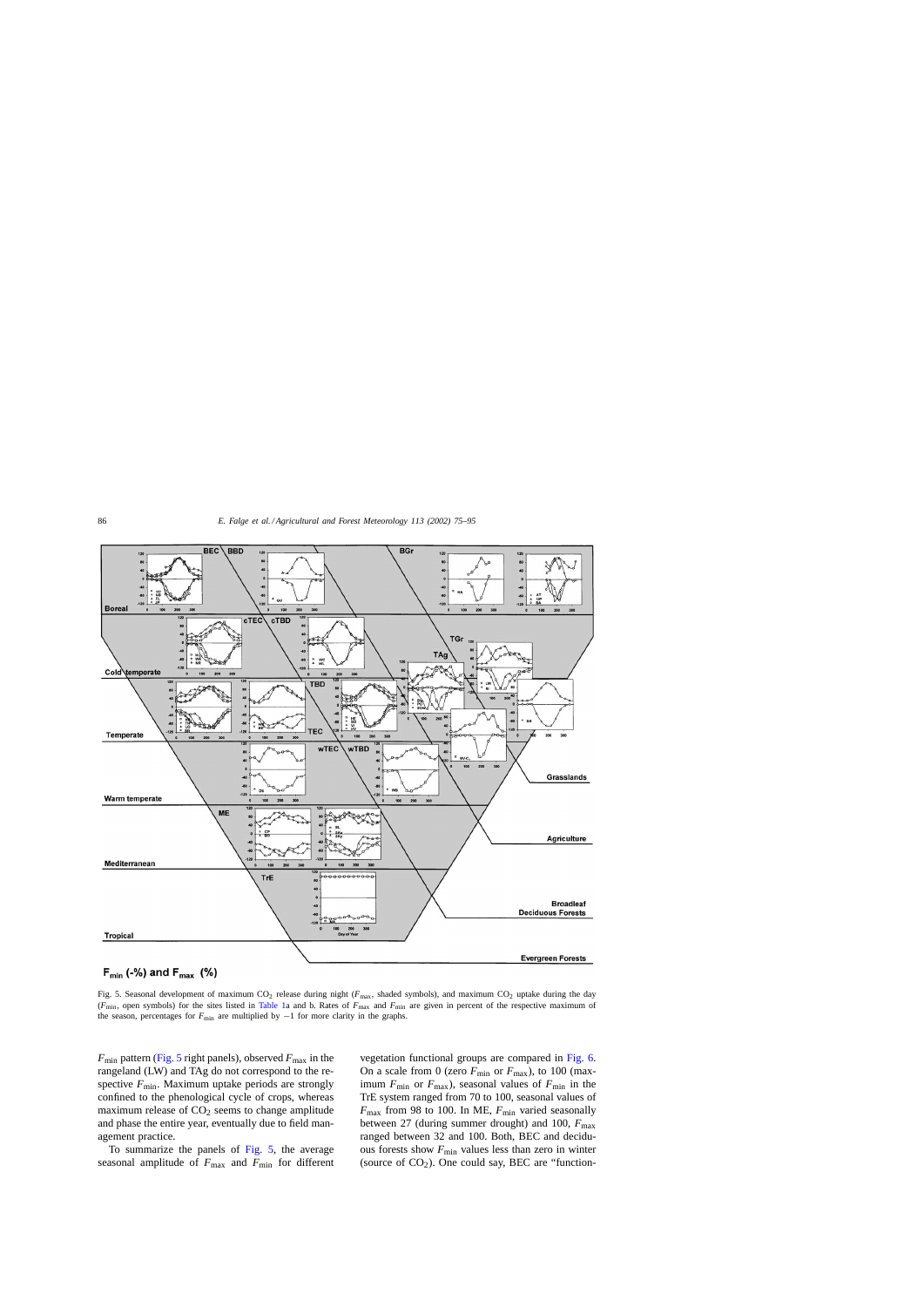<span id="page-12-0"></span>

Fig. 6. Seasonal amplitudes of maximum CO<sub>2</sub> release ( $F_{\text{max}}$ ) and uptake ( $F_{\text{min}}$ ) grouped by functional type (cT/BBD: cold temperate and boreal broadleaf deciduous, BEC: boreal evergreen conifers, TBD: temperate broadleaf deciduous, TEC: temperate evergreen conifers, ME: Mediterranean forests, TrE: rainforest, TAg: temperate crops, TGr: temperate grasslands). Data are derived calculating the ratio (%) between minimum and maximum values of uptake (or release) reported in [Table 3.](#page-15-0) Box charts are used to emphasize total range, and median.

ally deciduous" in terms of seasonal pattern of both, *F*min and the ratio between daytime and nighttime net  $CO<sub>2</sub>$  uptake ( $F<sub>day</sub>/F<sub>night</sub>$  see below, [Fig. 7\).](#page-13-0) However, they differ in the range of seasonal  $F_{\text{max}}$ . BEC usually show seasonal reductions from 100 to 10%, similar to cT/BBD with reductions to 9%. TBD reduce  $F_{\text{max}}$ to only 23%, forming a group with TEC (reductions to 22%). Overall, the patterns seem relatively stable for these functional groups. The seasonal amplitude of *F*min of managed TGr and TAg shows reductions to zero, much in contrast to the reducing of  $F_{\text{max}}$ , which resembles more the patterns observed in temperate forests (average reduction to 12 on a scale from 0 to 100). For BGr, measurements were only available for short periods during the growing season, so reduction rates were not evaluated.

So far, we were analysing phasing and amplitude of net carbon exchange, that is seasonal timing, and diurnal capacities of carbon fluxes in ecosystems. For information on net carbon sequestration of ecosystems, and the relative importance of daytime and nighttime fluxes, integral fluxes have to be compared ([Fig. 7\).](#page-13-0) Among the coniferous forests (BEC, TEC), the sites Aberfeldy and Tharandt (AB, TH) have the biggest net uptake of carbon  $(F_{total},$  upper panels [Fig. 7\)](#page-13-0) at each time of the year while North Boreas (NB) has the smallest. Day and nighttime integrals at NB almost compensate each other, whereas in AB and TH the daytime integral is much higher than the nighttime. Several factors contribute to those integral fluxes—day length and photosynthetic capacity, but also the dependence of photosynthetic and respiratory processes on environmental conditions (light, temperature, soil moisture, etc.). In general, nighttime integral ecosystem CO2 release (*F*night, middle panels [Fig. 7\)](#page-13-0) in boreal forests (BEC, BBD) was smaller than in temperate forests (TEC, TBD). However, in the beginning of the growing season of boreal systems, *F*night was much smaller than daytime uptake  $(F_{\text{day}})$ , resulting in abrupt changes in the ratio between  $F_{\text{day}}$  and  $F_{\text{night}}$  (lower panels [Fig. 7\).](#page-13-0) This ratio is much more conservative for temperate, especially temperate coniferous forests (TEC). In boreal forests, the changes are a result of shorter nighttime periods, but eventually indicate an effect of low spring temperatures, that delay soil microbial processes.

# **4. Discussion**

In this study we presented phasing and amplitude of net ecosystem exchange of carbon dioxide  $(F<sub>NEE</sub>)$ over the course of the year. Data were obtained from eddy covariance tower networks from a variety of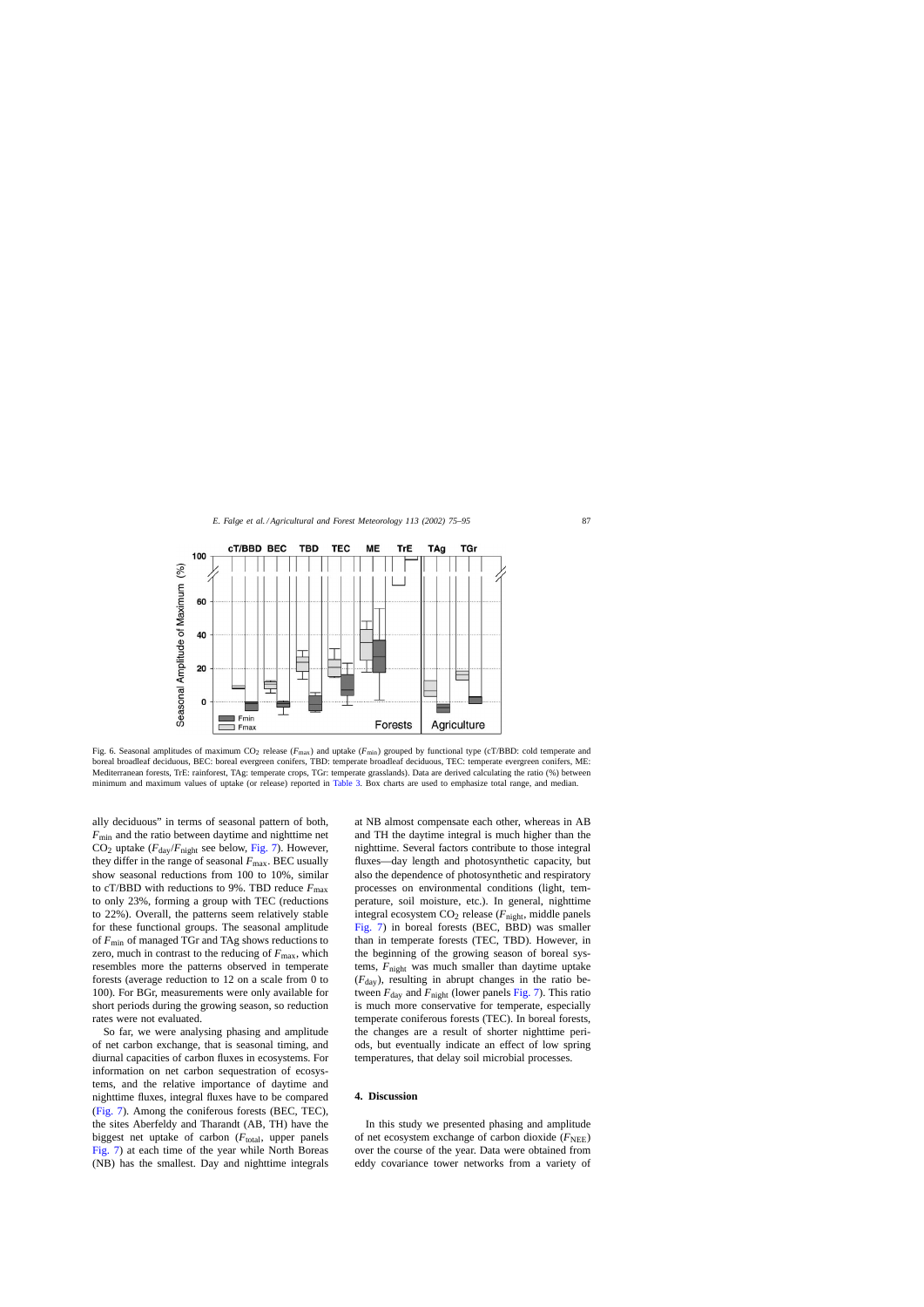<span id="page-13-0"></span>

Fig. 7. Seasonal development of total carbon uptake ( $F_{\text{total}}$ , upper panel), integral carbon release during night ( $F_{\text{night}}$ , middle panel), and integral carbon uptake during the daytime ( $F_{\text{day}}$ , lower panel, all in  $g C m^{-2} d^{-1}$ ) for the sites listed in [Table 1a,](#page-4-0)b.

ecosystems of the Northern Hemisphere. We derived seasonal patterns of daytime and nighttime fluxes to evaluate concepts of functional vegetation types in terms of their differences in respiratory and net ecosystem CO<sub>2</sub> exchange potentials.

Several studies exist, that compare eddy covariance data and modeled ecosystem fluxes (e.g., [Aber et al.,](#page-18-0) [1995; Kimball et al., 1997; Law et al., 2000, 2001;](#page-18-0) [Kellomäki and Wang, 2000; Williams et al., 2000;](#page-18-0) [Baldocchi and Wilson, 2001; Falge et al., 2001a;](#page-18-0) [Wilson et al., 2001\).](#page-18-0) Those studies form a crucial link between flux estimates on plot and landscape scale ([Running et al., 1999](#page-20-0)). Overall these efforts were quite successful, however problems in model performance were identified in terms of nighttime or respiration fluxes, rainy days, site heterogeneity (species, terrain), drought effects, maximum uptake potential, and phenology. Whereas low turbulence during night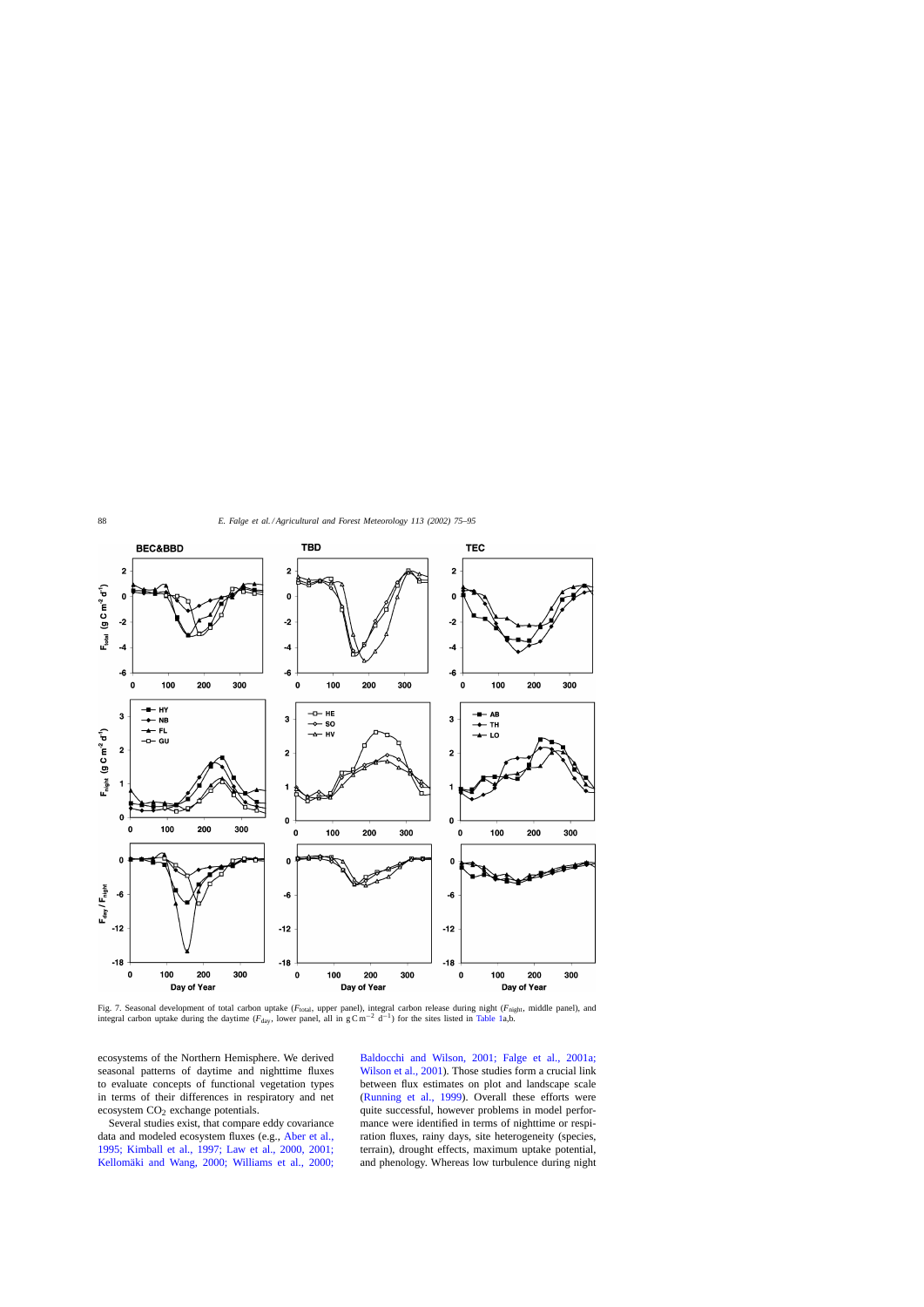and rain affect the performance of the eddy covariance system and subsequently the data quality (for an overview see [Baldocchi et al., 2000; Aubinet et al.,](#page-18-0) [2000\),](#page-18-0) shortcomings due to site heterogeneity, drought effects, and phenology require improved modeling tools. Seasonal maximum and minimum fluxes were derived for use in model applications (parameterization, validation), generalizations of seasonal patterns of ecosystem fluxes were analyzed to help improving phenology modules.

When normalized to the respective maximum values, typical annual dynamics of maximum daytime uptake, and nighttime release could be observed for each of the major forest types, boreal and temperate coniferous (BEC, TEC), boreal and temperate deciduous forests (BBD, TBD), Mediterranean evergreen (ME), and rainforest (TrE), native and managed temperate grasslands (TGr), tundra (BGr), and  $C_3$  and  $C_4$ crops (TAg). Within each group, the length of the season decreased from southern to northern sites (in the Northern Hemisphere), however the phasing of respiratory and assimilatory processes differed within the functional types. Whereas for TEC maximum  $CO<sub>2</sub>$ uptake and maximum nighttime release are in phase and show similar normalized amplitudes ([Fig. 5\),](#page-11-0) the phases of maximum uptake and release in TBD and BEC are shifted ([Figs. 3 and 5\).](#page-9-0) Owing to low spring temperatures in BEC, nighttime ecosystem respiration was delayed compared to daytime uptake in the beginning of the growing season [\(Fig. 7\),](#page-13-0) contradicting, e.g., the results from [Peylin et al. \(1999\).](#page-19-0) Analyzing the high latitude  $\delta^{18}O$  seasonal cycle together with a general atmospheric circulation model they found, that the relative contributions of photosynthesis and respiration to the overall seasonal cycle are similar. For BEC however, the lag between respiration and assimilation results in the highest net fluxes in the early season. Similarly, assimilatory processes in TBD start to peak before respiration reaches its maximum (e.g., [Wilson](#page-20-0) [et al., 2000\).](#page-20-0) In terms of the seasonal development of maximum daytime uptake, TBD, BEC and cold temperate (high altitude) conifers and TGr form one functional class, and TEC another. BGr and TAg show a similar seasonal pattern, as do ME or TrE. In contrast, the seasonality of maximum nighttime release of  $CO<sub>2</sub>$ by TBD matches the patterns of TEC rather than that of boreal forests. Generalizations of such seasonal patterns in  $CO<sub>2</sub>$  uptake and release potentials might

help to overcome shortcomings in phenology modules of SVAT or terrestrial biogeochemical models (e.g., [Craig et al., 1998; Heimann et al., 1998\).](#page-18-0) They also might serve to identify new "functional" types of vegetation based on seasonal  $CO<sub>2</sub>$  uptake and release patterns, for use in dynamic global vegetation models (e.g., [Potter and Klooster, 1999; Kleidon and Mooney,](#page-19-0) [2000; Kucharik et al., 2000\)](#page-19-0) or inversion studies.

Time delays in the seasonal phasing of nighttime respiration and net ecosystem exchange (daytime data) were observed for TBD and BEC. These periods where respiratory and assimilatory processes are unbalanced might make these systems more susceptible to changes in climatic conditions or management practices, as was shown for the dependence of sink–source strength of boreal forests on spring onset [\(Black et al., 2000;](#page-18-0) [White et al., 1999\)](#page-18-0). In addition, the fact that nighttime temperatures increase relatively more than daytime temperatures ([Easterling et al., 1997\) m](#page-18-0)ay cause a relative elongation of the respiratory phase compared to the assimilatory phase, affecting the vulnerability of ecosystems during periods where  $CO<sub>2</sub>$  uptake and release are out of phase. Given the small differences in the seasonality of  $CO<sub>2</sub>$  release and uptake, humid TEC seem more stable than boreal forests, TBD, or TAg and TGr in terms of the potential response of net ecosystem carbon fluxes to future climate conditions. In TAg and TGr, temporal variations in respiratory activity are highly irregular, and the seasonality of potential  $CO<sub>2</sub>$  release of these systems could not be generalized.

Analyzing the seasonal phasing and amplitude of fluxes might lead to a more detailed classification of forested ecosystems. Seasonal amplitude of maximum  $CO<sub>2</sub>$  uptake and release increases in the order TrE < ME and TEC < TBD, BBD and BEC. A striking result of this paper is that in terms of seasonal phasing, TEC and BEC fall in two different classes, a feature not entirely adopted by global modelers, even when they use maps of actual vegetation as input. Models based on Matthews vegetation types ([Matthews, 1983\),](#page-19-0) and their derivatives, place temperate and boreal coniferous forests into one class of "evergreen needle-leaf forest". Even global data sets, as the ISLSCP global land cover data set (International Satellite Land Surface Climatology Project, [DeFries](#page-18-0) [and Townshend, 1994\),](#page-18-0) are modified to be consistent with SiB vegetation classes ([Dorman and Sellers,](#page-18-0)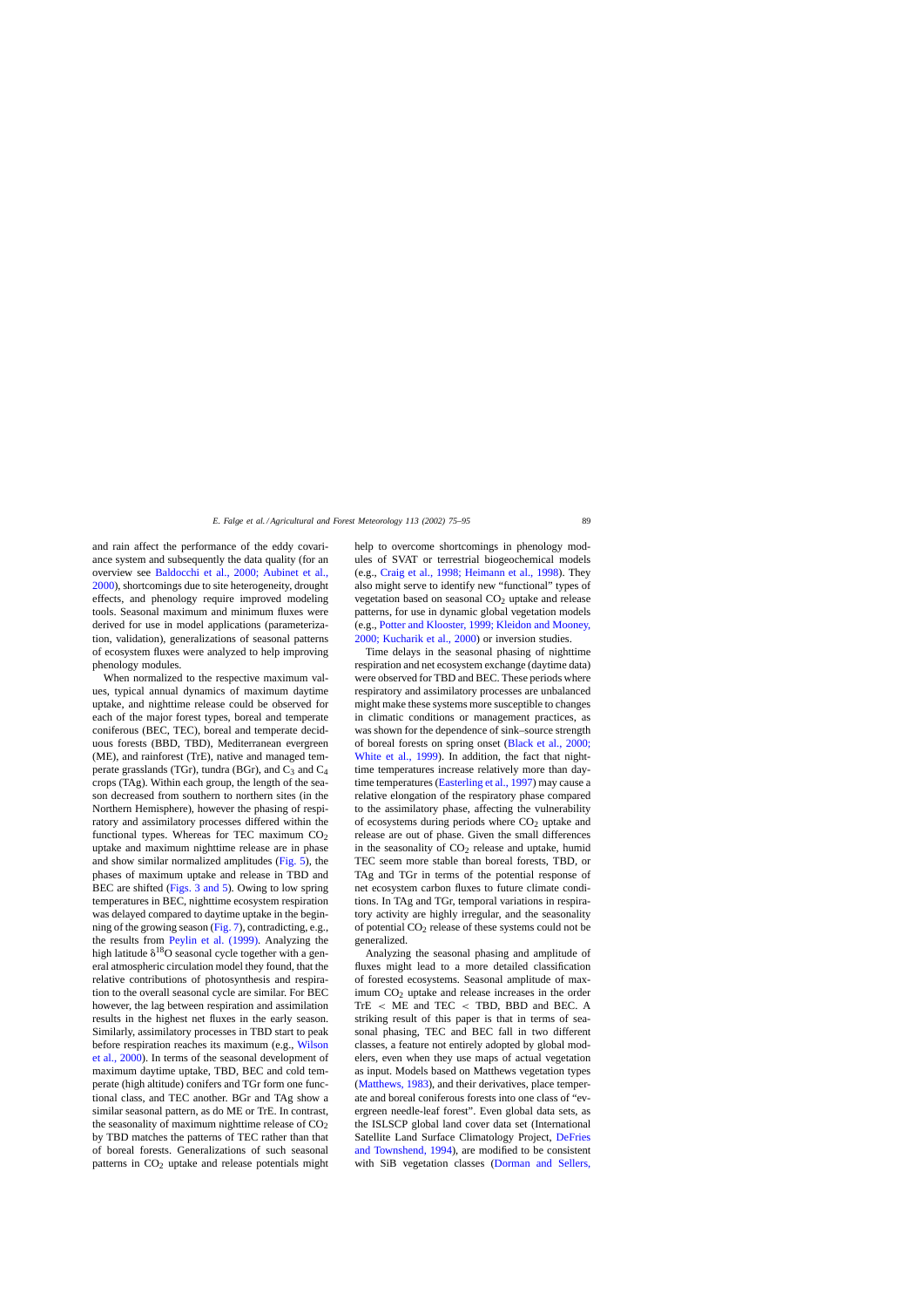<span id="page-15-0"></span>Table 3

Maximum and minimum CO<sub>2</sub> uptake (during daytime) and CO<sub>2</sub> release (during nighttime) together with the day of the year, where maximum or minimum rates occur, for 39 sites from the EUROFLUX and AmeriFlux projects (data are averaged for available years)

| Type <sup>a</sup>        | Site                                                                                                                                                         | $F_{\text{min}}$ (maximum CO <sub>2</sub> uptake during day)                                 |                                                                                             | $F_{\text{max}}$ (maximum CO <sub>2</sub> release during night)                        |                                                                                        |  |
|--------------------------|--------------------------------------------------------------------------------------------------------------------------------------------------------------|----------------------------------------------------------------------------------------------|---------------------------------------------------------------------------------------------|----------------------------------------------------------------------------------------|----------------------------------------------------------------------------------------|--|
|                          |                                                                                                                                                              | Maximum,<br>$\mu$ mol CO <sub>2</sub> m <sup>-2</sup> s <sup>-1</sup><br>(day of year)       | Minimum,<br>$\mu \text{mol}\, \text{CO}_2\, \text{m}^{-2}\, \text{s}^{-1}$<br>(day of year) | Maximum,<br>$\mu$ mol CO <sub>2</sub> m <sup>-2</sup> s <sup>-1</sup><br>(day of year) | Minimum,<br>$\mu$ mol CO <sub>2</sub> m <sup>-2</sup> s <sup>-1</sup><br>(day of year) |  |
| Evergreen forests        |                                                                                                                                                              |                                                                                              |                                                                                             |                                                                                        |                                                                                        |  |
| <b>BEC</b>               | North Boreas <sup>b</sup><br>Flakaliden <sup>c</sup><br>Norunda <sup>c</sup>                                                                                 | $-7.4(239)$<br>$-11.2(143)$<br>$-22.4(191)$                                                  | 0.0(310)<br>0.9(371)<br>0.2(7)                                                              | 6.2(201)<br>4.6(211)<br>14.4 (209)                                                     | 0.5(54)<br>0.5(8)<br>1.8(44)                                                           |  |
|                          | Hyytiala <sup>c</sup>                                                                                                                                        | $-12.8(219)$                                                                                 | 0.2(351)                                                                                    | 5.9 (210)                                                                              | 0.6(47)                                                                                |  |
| cTEC                     | Niwot Ridge <sup>b</sup><br>Howland <sup>b</sup><br>Weidenbrunnen <sup>c</sup>                                                                               | $-10.4(150)$<br>$-16.8(244)$<br>$-11.8(232)$                                                 | $-0.1(334)$<br>$-0.1(14)$<br>0.4(35)                                                        | 6.7(220)<br>12.4 (246)<br>6.8(225)                                                     | 1.4 (331)<br>0.7(74)<br>1.6(66)                                                        |  |
| <b>TEC</b>               | Wind River <sup>b</sup><br>Aberfeldy <sup>c</sup><br>Tharandt <sup>c</sup><br>Loobos <sup>c</sup><br><b>Brasschaat</b> <sup>c</sup><br>Metolius <sup>b</sup> | $-12.7(132)$<br>$-17.3(216)$<br>$-20.1(175)$<br>$-19.6(246)$<br>$-15.8(202)$<br>$-10.5(316)$ | $-2.7(323)$<br>$-2.5(358)$<br>$-1.0(33)$<br>$-1.9(351)$<br>$-0.9(12)$<br>$-2.5(19)$         | 6.8 (199)<br>8.0 (225)<br>10.8(160)<br>6.6 (139)<br>6.6(209)<br>4.7 (190)              | 1.4 (356)<br>1.2(26)<br>1.6(35)<br>2.1 (358)<br>2.1(310)<br>0.7(21)                    |  |
| wTEC                     | Duke Forest <sup>b</sup>                                                                                                                                     | $-21.3(191)$                                                                                 | $-1.5(55)$                                                                                  | 2.0(137)                                                                               | 1.0(55)                                                                                |  |
| ME                       | Castelporziano <sup>c</sup><br>Bordeaux <sup>c</sup><br>Blodgett Forest <sup>b</sup><br>Sky Oaks young <sup>b</sup><br>Sky Oaks old <sup>b</sup>             | $-16.2(66)$<br>$-17.4(186)$<br>$-12.3(225)$<br>$-6.4(184)$<br>$-7.4(79)$                     | $-9.0(334)$<br>$-4.7(315)$<br>$-3.7(310)$<br>$-0.1(219)$<br>$-1.7(219)$                     | 7.5(134)<br>6.8 (184)<br>4.4 (309)<br>2.8(162)<br>3.5(44)                              | 2.7(346)<br>1.9(29)<br>2.1(143)<br>0.5(220)<br>1.5(247)                                |  |
| <b>TrE</b>               | Manausb                                                                                                                                                      | $-22.0(76)$                                                                                  | $-15.3(189)$                                                                                | 7.0(325)                                                                               | 7.0 (115)                                                                              |  |
| Deciduous forests        |                                                                                                                                                              |                                                                                              |                                                                                             |                                                                                        |                                                                                        |  |
| <b>BBD</b>               | Gunnarsholt <sup>c</sup>                                                                                                                                     | $-11.2(232)$                                                                                 | 0.1(300)                                                                                    | 3.6(233)                                                                               | 0.3(346)                                                                               |  |
| cTBD                     | Park Falls/WLEF <sup>b</sup><br>Willow Creek <sup>b</sup>                                                                                                    | $-12.9(176)$<br>$-22.9(190)$                                                                 | 0.0(74)<br>1.5(292)                                                                         | 7.8 (169)<br>10.1(239)                                                                 | 0.6(350)<br>1.0(353)                                                                   |  |
| TBD                      | Vielsalm <sup>c</sup><br>Soroec<br>Hesse <sup>c</sup><br>Harvard <sup>b</sup>                                                                                | $-17.3(179)$<br>$-19.5(175)$<br>$-19.6(177)$<br>$-20.6(190)$                                 | $-1.0(21)$<br>0.3(337)<br>1.2(315)<br>1.0(331)                                              | 7.4 (197)<br>8.1 (189)<br>9.3 (187)<br>5.4 (196)                                       | 1.5(40)<br>1.9(34)<br>1.3(33)<br>1.7 (98)                                              |  |
| wTBD                     | Walkerbranch <sup>b</sup>                                                                                                                                    | $-26.4(176)$                                                                                 | $-0.9(332)$                                                                                 | 7.2(209)                                                                               | 1.8(39)                                                                                |  |
| Agriculture<br>$TAg-C_3$ | Bondville $C_3^b$<br>Poncab<br>Soroec                                                                                                                        | $-21.1(227)$<br>$-29.5(124)$<br>$-23.2(187)$                                                 | 1.1(143)<br>2.2(221)<br>0.2(324)                                                            | 7.8 (267)<br>6.2(190)<br>8.7 (190)                                                     | 1.3(36)<br>0.6(342)<br>0.2(32)                                                         |  |
| $TAg-C_4$                | Bondville $C_4^b$                                                                                                                                            | $-47.7(199)$                                                                                 | 0.8(268)                                                                                    | 8.4 (206)                                                                              | 0.3(51)                                                                                |  |
| Grasslands               |                                                                                                                                                              |                                                                                              |                                                                                             |                                                                                        |                                                                                        |  |
| BGr                      | Happy Valley <sup>b</sup><br>Atqasuk <sup>b</sup><br><b>Barrow</b><br>Upad <sup>b</sup>                                                                      | $-4.0(198)$<br>$-1.7(209)$<br>$-6.0(203)$<br>$-2.5(187)$                                     | 0.8(255)<br>0.8(210)<br>0.3(273)<br>0.0(161)                                                | 2.2(218)<br>3.8 (178)<br>2.5(174)<br>1.3(216)                                          | 0.4(147)<br>0.7(194)<br>0.2(157)<br>0.3(237)                                           |  |
| $TGr-C3$                 | Little Washitab<br>Risoec                                                                                                                                    | $-9.2(176)$<br>$-23.9(122)$                                                                  | $-0.3(356)$<br>$-0.7(336)$                                                                  | 9.1 (66)<br>6.8 (175)                                                                  | 1.7(110)<br>0.8(361)                                                                   |  |
| $TGr-C4$                 | Shidler <sup>b</sup>                                                                                                                                         | $-26.5(206)$                                                                                 | 0.6(74)                                                                                     | 9.5 (209)                                                                              | 1.5(7)                                                                                 |  |

<sup>a</sup> For abbreviations see [Table 1.](#page-4-0)<br><sup>b</sup> AmeriFlux project.

<sup>c</sup> EUROFLUX project.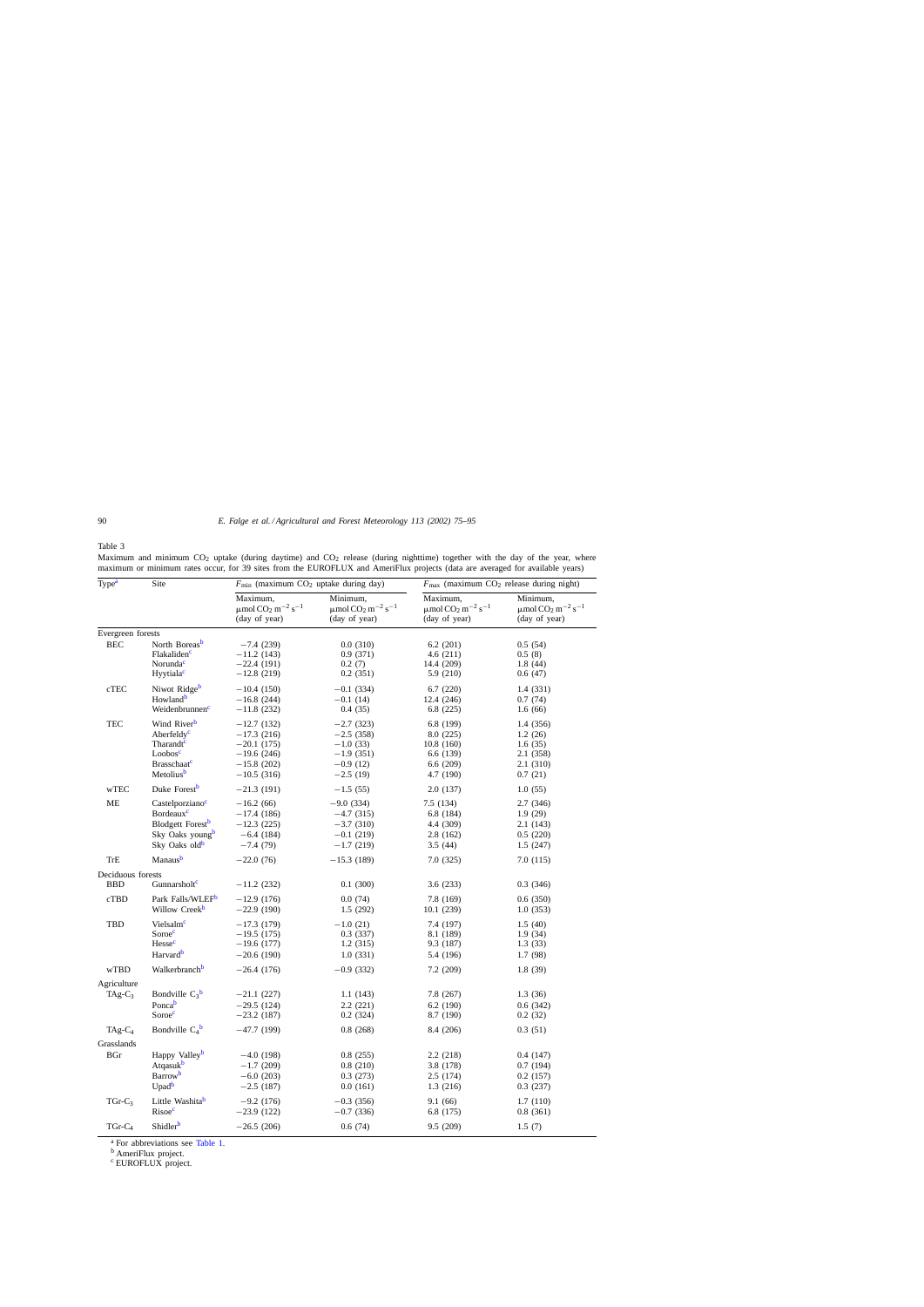[1989\).](#page-18-0) Our results however indicate, that TEC and BEC should be viewed as separate classes, in terms of seasonal amplitude and phasing of: (a) net carbon fluxes, and (b) the relative contribution of respiratory to net ecosystem fluxes. A classification of coniferous (and deciduous) forests by climate zone (temperate, boreal, etc.) in global applications could also help to assimilate observed differences of these systems (e.g., annual  $F_{\text{NPP}}$ , wood increment, carbon turnover time, or response to elevated  $CO<sub>2</sub>$ , [Lloyd, 1999\).](#page-19-0)

Maximum observed  $CO<sub>2</sub>$  uptake values over the course of the year  $(F_{\text{min}}$ , [Table 3\)](#page-15-0) are signatures for the potential carbon sequestration capacity of the ecosystem. Such maximum capacities are needed for ecosystem flux model parameterization and validation, e.g., for use in regional or global up-scaling schemes. Therefore, the generality of the results presented here was evaluated by means of differences in  $F_{\text{min}}$  as compared to a recent review study across ecosystem functional types [\(Buchmann and Schulze, 1999\).](#page-18-0) *F*min, grouped and averaged by functional or biome type, were compared with maximum light saturated values (Asmax) from [Buchmann and Schulze \(1999\)](#page-18-0) (data from micrometeorological techniques). Despite differences in derivation of the parameters, the range of maximum rates was similar in the review paper and our results (Fig. 8), showing maxima between  $-48$  and  $-2 \mu$ mol m<sup>-2</sup> s<sup>-1</sup>, decreasing in the order  $TAg-C_4 > TAg-C_3 > TBD > TEC > BEC > BGr.$ In our data, only  $1-3$  data sets were available for  $C_4$ and  $C_3$ -grassland, or tropical evergreen forest, thus derived average  $F_{\text{min}}$ -values might not be representative for those functional types. Yet, the correspondence of the overall pattern across ecosystems is promising with respect to generalization of carbon sequestration capacities of ecosystem functional types.

Eddy covariance methods measure net ecosystem production  $(F_{\text{NEP}})$ , and allow for estimates of  $S_{\text{NEP}>0}$ , the number of days per year where daily  $F_{\text{NEP}}$  is positive [\(Fig. 9\).](#page-17-0) These estimates for season length integrate active periods of heterotrophic and autotrophic processes. For temperate coniferous and deciduous forests (TEC, TBD), the amount of annual  $F_{\text{NEP}}$  divided by leaf area index (LAI, left panel) or mean annual precipitation (MAP, right panel) increased with  $S_{\text{NEP}>0}$ . However, comparing the two vegetation types, deciduous forests are more "effective", i.e., at a given length of the active period TBD have a higher *F*<sub>NEP</sub> than TEC. On average in TBD, only 120 days with positive  $F_{\text{NEP}}$  are needed to change the carbon balance from a source to a sink, as compared to 147 days in TEC indicating the costs for maintaining evergreen foliage (see equations given in [Fig. 9\).](#page-17-0) With respect to  $S_{\text{NEP}>0}$ ,  $F_{\text{NEP}}$  per leaf area of the temperate



Fig. 8. Comparison between light saturated maximum values of net ecosystem exchange (Asmax, from [Buchmann and Schulze, 1999\),](#page-18-0) and the maximum CO<sub>2</sub> uptake, derived as the seasonal optimum of maximum observations. Vertical bars indicate standard deviation of the mean of Asmax, horizontal bars the standard deviation of the seasonal maximum values for the respective functional class (TEC: temperate evergreen conifers, BEC: boreal evergreen conifers, TBD: temperate broadleaf deciduous, TGr-C3: temperate C<sub>3</sub> grasslands, BGr: tundra, TAg-C3: temperate C3 crops, TAg-C4: temperate C4 crops, TGr-C4: temperate C4 grasslands, TrE: rainforest).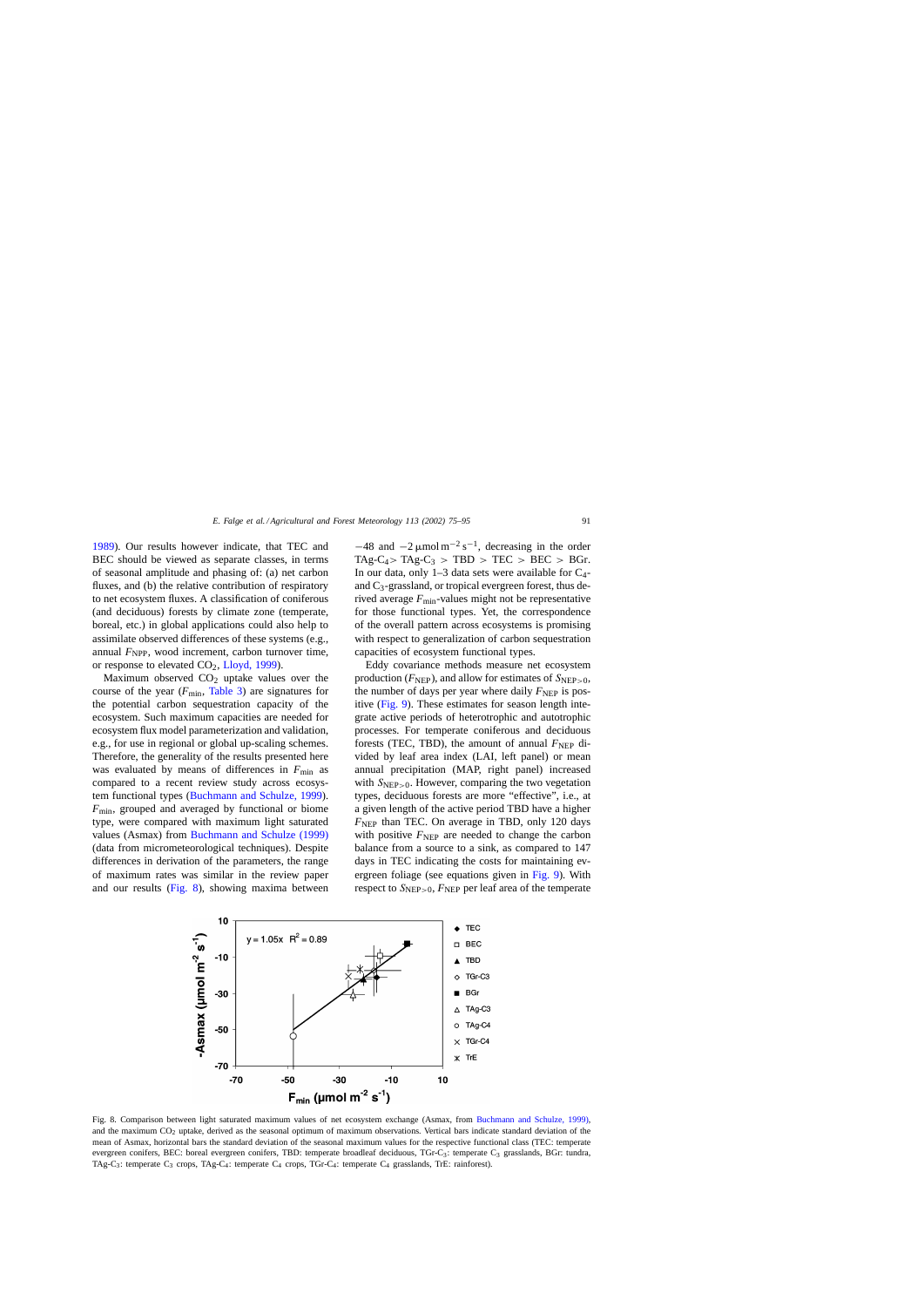<span id="page-17-0"></span>

Fig. 9. Length of the season (SNEP>0, defined as the number of days where daily *F*NEP, net ecosystem production, is larger than 0gCm−<sup>2</sup> per day) and annual *F*<sub>NEP</sub> normalized for LAI (left panel), and *F*<sub>NEP</sub> normalized for MAP (right panel). Exponential regressions are given for the temperate vegetation types with the highest sample size,  $n = 6$  for broad-leaved deciduous forests (BD),  $n = 10$  for evergreen conifers (EC), and available LAI and MAP values. Data of cold, intermediate, and warm temperate climate zones are pooled.

 $C_3$  grasslands and agriculture sites (TGr-C<sub>3</sub>, TAg-C<sub>3</sub>) can be placed in the same group as TBD, though this placement might be preliminary due to the low number of sites for those vegetation types.  $F_{\text{NEP}}$  per leaf area of the boreal coniferous sites (BEC) fall into the same line. In terms of  $F_{\text{NEP}}$  per ground area however, they build a separate group (see [Falge et al., 2002\)](#page-18-0).  $C_4$ -ecosystems show exceptional high  $F_{\text{NEP}}$  per leaf area, revealing the efficiency of their photochemical pathway. All together, the length of the active season is important for the carbon balance of the ecosystem, and within a vegetation type, uniform scaling factors between season length and annual  $F_{\text{NEP}}$  are found. Yet, disparate scaling factors have to be applied across different vegetation types.

## **5. Conclusion**

We have investigated the applicability of FLUXNET data for analyzing seasonal patterns of net ecosystem carbon exchange of a series of functional vegetation types, focusing especially on their phasing and amplitudes, and compared our results of seasonal maximum values with published maximum light saturated fluxes. The analysis included boreal and temperate, deciduous and coniferous forests, Mediterranean evergreen systems, and rainforest, native and managed temperate grasslands, tundra, and  $C_3$  and  $C_4$  crops.

Remarkable parallels were found within and between the above functional vegetation types in their seasonal pattern of maximum diurnal  $CO<sub>2</sub>$  uptake and release. Generalizations of these seasonal patterns might be of use in identification of functional types for dynamic vegetation models and inversion studies, or phenology modules for SVAT and carbon cycle models, with the possible exemption of crops and managed grasslands, where temporal variations in respiratory activity are highly irregular.

As compared to published data, seasonal maximum uptake rates show a consistent order of ecosystem flux potentials  $(C_4$ -crops >  $C_3$ -crops > temperate deciduous forests > temperate conifers > boreal conifers > tundra ecosystems), supporting generalization approaches in the context of global up-scaling schemes.

Our ability to compare the results for forested ecosystems to grassland, crop or rainforest systems is constrained by the number of data sets available for the latter, where mostly only 1 or 2-year-round data sets could be compiled. To extend our findings to savanna systems, wooded grassland, shrubland, or tundra systems future studies of eddy covariance measurements should preferably investigate these systems.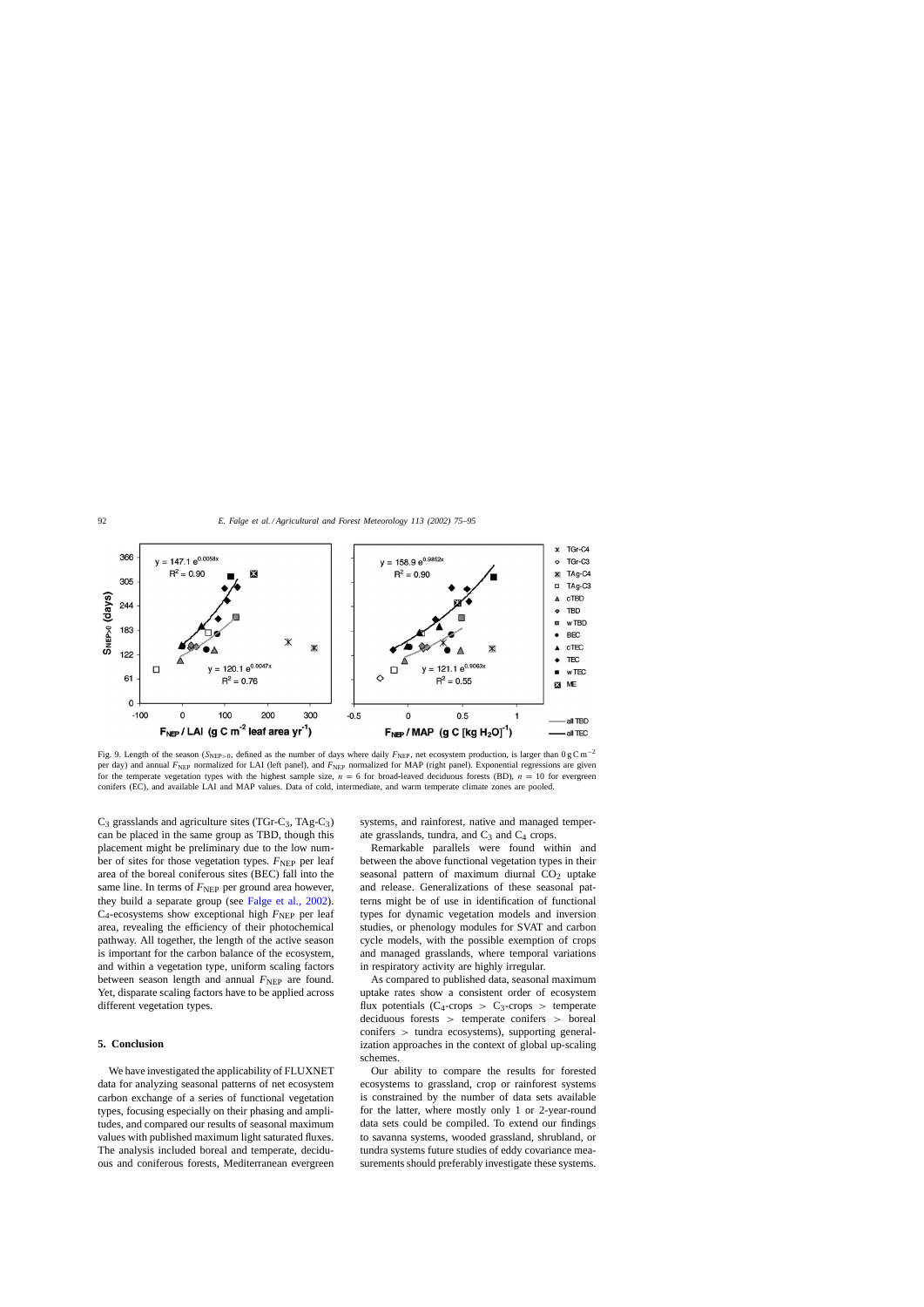<span id="page-18-0"></span>Up to now, due to the overall lack of such data sets, our understanding of how the seasonal phasing and amplitudes of respiratory and assimilatory processes affect the carbon balance of these systems is limited to the findings derived from compartment studies (chamber measurements) or model experiments.

# **Acknowledgements**

This work is supported by the BMBF project BITÖK (PT BEO 51-0339476), and the FLUXNET program (sponsored by NASA's EOS Validation Program). It contributes to the projects CARBODATA and CARBOEUROFLUX of the European Union (supported by the EC's Fifth Framework Programme, R and TD contract CARBOEUROFLUX, contract no EVK2-CT-1999-0032), and the AmeriFlux program (US Department of Energy's Terrestrial Carbon Program, and NIGEC Program).

#### **References**

- Aber, J.D., Ollinger, S.V., Federer, C.A., Reich, P.B., Goulden, M.L., Kicklighter, D.W., Melillo, J.M., Lathrop Jr., R.G., 1995. Predicting the effects of climate change on water yield and forest production in the northeastern United States. Climate Res. 5, 207–222.
- Aubinet, M., Grelle, A., Ibrom, A., Rannik, Ü., Moncrieff, J., Foken, T., Kowalski, A.S., Martin, P.H., Berbigier, P., Bernhofer, Ch., Clement, R., Elbers, J., Granier, A., Grünwald, T., Morgenstern, K., Pilegaard, K., Rebmann, C., Snijders, W., Valentini, R., Vesala, T., 2000. Estimates of the annual net carbon and water exchange of forests: the EUROFLUX methodology. Adv. Ecol. Res. 30, 113–175.
- Baldocchi, D.D., Wilson, K.B., 2001. Modeling  $CO<sub>2</sub>$  and water vapor exchange of a temperate broadleaved forest across hourly to decadal time scales. Ecol. Model. 142, 155–184.
- Baldocchi, D.D., Finnigan, J., Wilson, K., Paw U, K.T., Falge, E., 2000. On measuring net ecosystem carbon exchange over tall vegetation on complex terrain. Boundary Layer Meteorol. 96, 257–291.
- Baldocchi, D., Falge, E., Wilson, K., 2001. A spectral analysis of biosphere–atmosphere trace gas flux densities and meteorological variables across hour to multi-year time scales. Agric. For. Meteorol. 107, 1–27.
- Baldocchi, D., Falge, E., Gu, L., Olson, R., Hollinger, D., Running, S., Anthoni, P., Bernhofer, C., Davis, K., Evans, R., Fuentes, J., Goldstein, A., Katul, G., Law, B., Lee, X., Malhi, Y., Meyers, T., Munger, W., Oechel, W., Paw U, K.T., Pilegaard, K., Schmid, H.P., Valentini, R., Verma, S., Vesala, T., Wilson, K., Wofsy, S., 2001a. FLUXNET: a new tool to study the temporal and spatial

variability of ecosystem-scale carbon dioxide, water vapor and energy flux densities. Bull. Am. Meteorol. Soc. 2415–2434.

- Black, T.A., den Hartog, G., Neumann, H.H., Blanken, P.D., Yang, P.C., Russell, C., Nesic, Z., Lee, X., Chen, S.G., Staebler, R., Novak, M.D., 1996. Annual cycles of water vapour and carbon dioxide fluxes in and above a boreal aspen forest. Global Change Biol. 2, 101–111.
- Black, T.A., Chen, W.J., Barr, A.G., Arain, M.A., Chen, Z., Nesic, Z., Hogg, E.H., Neumann, H.H., Yang, P.C., 2000. Increased carbon sequestration by a boreal deciduous forest in years with a warm spring. Geophys. Res. Lett. 27, 1271–1274.
- Bousquet, P., Ciais, P., Peylin, P., Ramonet, M., Monfrey, P., 1999. Inverse modelling of annual atmospheric  $CO<sub>2</sub>$  sources and sink. Part I. Method and control inversion. J. Geophys. Res. 26, 161–178.
- Buchmann, N., Schulze, E.-D., 1999. Net  $CO<sub>2</sub>$  and  $H<sub>2</sub>O$  fluxes of terrestrial ecosystems. Global Biogeochem. Cycles 13, 751–760.
- Ciais, P., Tans, P.P., Trolier, M., White, J.W.C., Francey, R.J., 1995. A large northern hemisphere terrestrial  $CO<sub>2</sub>$  sink indicated by the  ${}^{13}C/{}^{12}C$  ratio of atmospheric CO<sub>2</sub>. Science 269, 1098–1102.
- Craig, S.G., Holmen, K.J., Bonan, G.B., Rasch, P.J., 1998. Atmospheric CO2 simulated by the National Center for Atmospheric Research Community Climate Model. 1. Mean fields and seasonal cycles. J. Geophys. Res. D 103 (D11), 13213–13235.
- DeFries, R.S., Townshend, J.R.G., 1994. NDVI-derived land cover classification at global scales. Int. J. Remote Sensing 15, 3567–3586. (special issue on global data sets).
- Dorman, J.L., Sellers, P.J., 1989. A global climatology of albedo, roughness length and stomatal resistance for atmospheric general circulation models as represented by the simple biosphere model (SiB). J. Appl. Meteorol. 28, 833–855.
- Easterling, D.R., Horton, B., Jones, P.D., Peterson, T.C., Karl, T.R., Parker, D.E., Salinger, M.J., Razuvayev, V., Plummer, N., Jamason, P., Folland, C.K., 1997. Maximum and minimum temperature trends for the globe. Science 277, 364–367.
- Enting, I.G., Trudinger, C.M., Francey, R.J., 1995. A synthesis inversion of the concentration and delta 13C of atmospheric CO2. Tellus B 47, 35–52.
- Falge, E., Tenhunen, J.D., Aubinet, M., Bernhofer, C., Clement, R., Granier, A., Kowalski, A., Moors, E., Pilegaard, K., Rannik, Ü., Rebmann, C., Valentini, R., 2001a. A model-based study of carbon fluxes at ten European forest sites. In: Valentini, R. (Ed.), Fluxes of Carbon, Water and Energy of European Forests. Ecological Studies Series. Springer, Heidelberg. 113, 53–74.
- Falge, E., Baldocchi, D., Olson, R.J., Anthoni, P., Aubinet, M., Bernhofer, C., Burba, G., Ceulemans, R., Clement, R., Dolman, H., Granier, A., Gross, P., Grünwald, T., Hollinger, D., Jensen, N.-O., Katul, G., Keronen, P., Kowalski, A., Ta Lai, C., Law, B.E., Meyers, T., Moncrieff, J., Moors, E., Munger, J.W., Pilegaard, K., Rannik, Ü., Rebmann, C., Suyker, A., Tenhunen, J., Tu, K., Verma, S., Vesala, T., Wilson, K., Wofsy, S., 2001b. Gap filling strategies for defensible annual sums of net ecosystem exchange. Agric. For. Meteorol. 107, 43–69.
- Falge, E., Baldocchi, D., Tenhunen, J., Aubinet, M., Bakwin, P., Berbigier, P., Bernhofer, C., Burba, G., Clement, R., Davis, K.J., Elbers, J.A., Goldstein, A.H., Grelle, A., Granier, A.,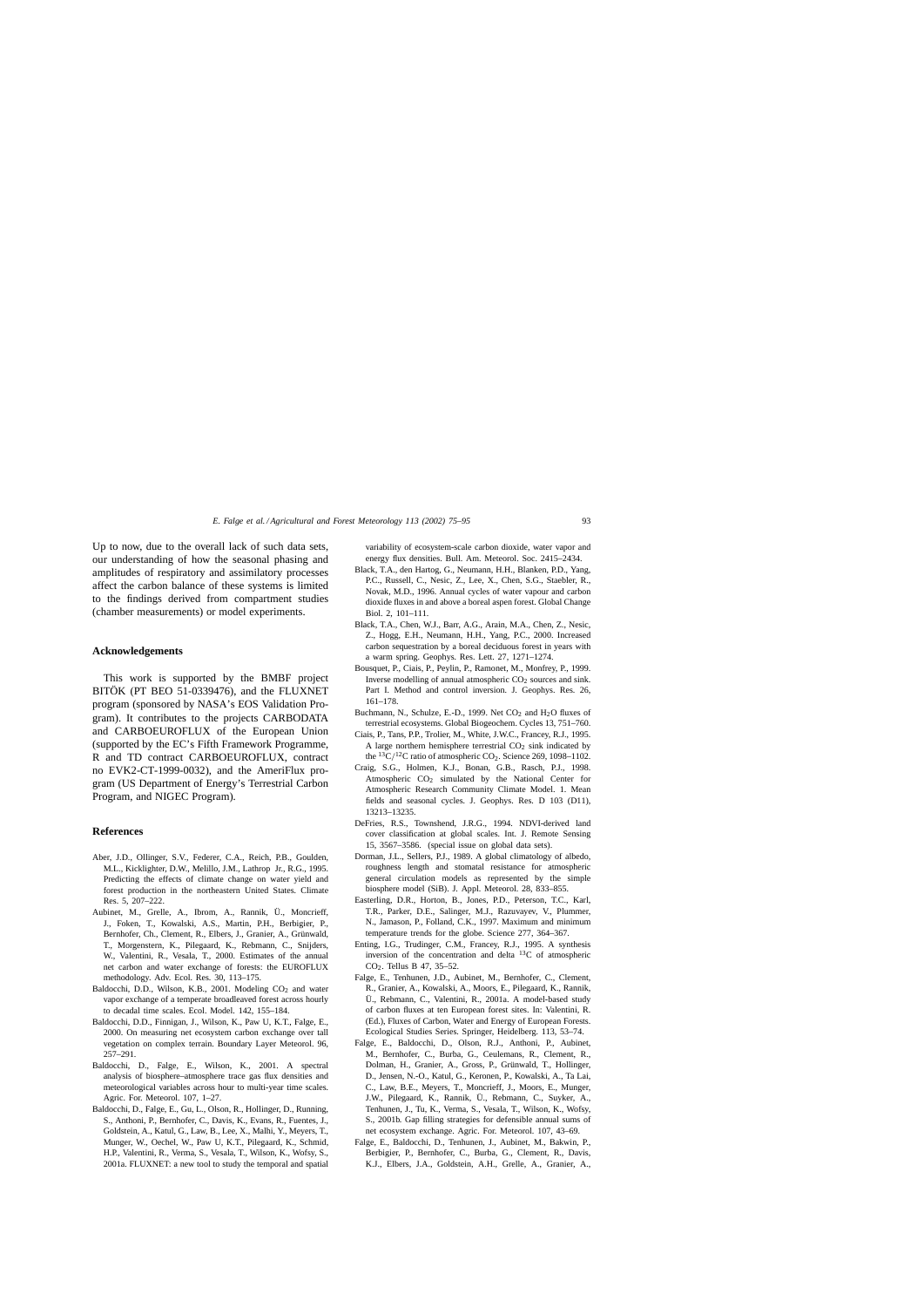<span id="page-19-0"></span>Guðmundsson, J., Hollinger, D., Kowalski, A.S., Katul, G., Law, B.E., Malhi, Y., Meyers, T., Monson, R.K., Munger, J.W., Oechel, W., Paw U, K.T., Pilegaard, K., Rannik, Ü., Rebmann, C., Suyker, A., Valentini, R., Wilson, K., Wofsy, S., 2002. Seasonality of ecosystem respiration and gross primary production as derived from FLUXNET measurements. Agric. For. Meteorol. 113, 53–74.

- Fan, S., Gloor, M., Mahlman, J., Pacala, S., Sarmiento, J., Takahashi, T., Tans, P., 1998. A large terrestrial carbon sink in North America implied by atmospheric and oceanic carbon dioxide data and models. Science 282, 442–446.
- Goulden, M.L., Wofsy, S.C., Harden, J.W., Trumbore, S.E., Crill, P.M., Gower, S.T., Fries, T., Daube, B.C., Fan, S.M., Sutton, D.J., Bazzaz, A., Munger, J.W., 1998. Sensitivity of boreal forest carbon balance to soil thaw. Science 279, 214–217.
- Grime, J.P., 1993. Vegetation functional classification systems as approaches to predicting and quantifying global vegetation change. In: Solomon, A.M., Shugart, H.H. (Eds.), Vegetation Dynamics and Global Change. Chapman & Hall, London, pp. 293–305.
- Hasenauer, H., Nemani, R.R., Schadauer, K., Running, S.W., 1999. Forest growth response to changing climate between 1961 and 1990 in Austria. For. Ecol. Manage. 122, 209–219.
- Heimann, M., Esser, G., Haxeltine, A., Kaduk, J., Kicklighter, D.W., Knorr, W., Kohlmaier, G.H., McGuire, A.D., Melillo, J., Moore III, B., Otto, R.D., Prentice, I.C., Sauf, W., Schloss, A., Sitch, S., 1998. Evaluation of terrestiral carbon cycle models through simulations of the seasonal cycle of atmospheric CO2: first results of a model intercomparison study. Global Biogeochem. Cycles 12, 1–24.
- Houghton, J.T., Meira Filho, L.G., Callander, B.A., Harris, N., Kattenberg, A., Maskell, K. (Eds.), 1996. Climate Change 1995—The Science of Climate Change. Cambridge University Press, Cambridge.
- Jackson, R.B., Lechowicz, M.J., Li, X., Mooney, H.A., 2000. The roles of phenology, growth, and allocation in global terrestrial productivity. In: Mooney, H.A., Saugier, B., Roy, J. (Eds.), Terrestrial Global Productivity: Past, Present, and Future. Academic Press, San Diego, CA, pp. 61–82.
- Keeling, C.D., Chin, J.F.S., Whorf, T.P., 1996. Increased activity of northern vegetation inferred from atmospheric  $CO<sub>2</sub>$ observations. Nature 382, 146–149.
- Kellomäki, S., Wang, K.-Y., 2000. Short-term environmental controls on carbon dioxide flux in a boreal coniferous forest: model computation compared with measurements by eddy covariance. Ecol. Model. 128, 63–88.
- Keyser, A.R., Kimball, J.S., Nemani, R.R., Running, S.W., 2000. Simulating the effects of climate change in the carbon balance of North American high-latitude forests. Global Change Biol. 6, 185–195.
- Kimball, J.S., Thornton, P.E., White, M.A., Running, S., 1997. Simulating forest productivity and surface–atmosphere exchange in the BOREAS study region. Tree Physiol. 17, 589–599.
- Kleidon, A., Mooney, H.A., 2000. A global distribution of biodiversity inferred from climatic constraints: results from a process-based modelling study. Global Change Biol. 6, 507–523.
- Körner, C., 1994. Scaling from species to vegetation: the usefulness of functional groups. In: Schulze, E.-D., Mooney, H.A. (Eds.), Biodiversity and Ecosystem Function. Springer, New York, pp. 117–140.
- Kucharik, C.J., Foley, J.A., Delire, C., Fisher, V.A., Coe, M.T., Lenters, J.D., Young-Molling, C., Ramankutty, N., Norman, J.M., Gower, S.T., 2000. Testing the performance of a dynamic global ecosystem model: water balance, carbon balance, and vegetation structure. Global Biogeochem. Cycles 14, 795–825.
- Law, B., Williams, M., Anthoni, P., Baldocchi, D.D., Unsworth, M.H., 2000. Measuring and modeling seasonal variation of carbon dioxide and water vapor exchange of a Pinus ponderosa forest subject to soil water deficit. Global Change Biol. 6, 613–630.
- Law, B.E., Thornton, P., Irvine, J., Anthoni, P.M., Van Tuyl, S., 2001. Carbon storage and fluxes in ponderosa pine forests at different developmental stages. Global Change Biol. 7, 755–777.
- Lloyd, J., 1999. The  $CO<sub>2</sub>$  dependence of photosynthesis, plant growth responses to elevated  $CO<sub>2</sub>$  concentrations and their interaction with soil nutrient status. II. Temperate and boreal forest productivity and the combined effects of increasing  $CO<sub>2</sub>$ concentrations and increased nitrogen deposition at a global scale. Funct. Ecol. 13, 439–459.
- Matthews, E., 1983. Global vegetation and land use: new high resolution data bases for climate studies. J. Climate Appl. Meteorol. 22, 474–487.
- Menzel, A., Fabian, P., 1999. Growing season extended in Europe. Nature 397, 659.
- Meyers, T., 2001. A comparison of summertime water and  $CO<sub>2</sub>$ fluxes over rangeland for well watered and drought conditions. Agric. For. Meteorol. 3, 205–214.
- Moncrieff, J.B., Mahli, Y., Leuning, R., 1996. The propagation of errors in long term measurements of land atmosphere fluxes of carbon and water. Global Change Biol. 2, 231–240.
- Myneni, R.B., Keeling, C.D., Tucker, C.J., Asrar, G., Nemani, R.R., 1997. Increased plant growth in the northern high latitudes from 1981 to 1991. Nature 386, 698–702.
- Oberbauer, S.F., Starr, G., Pop, E.W., 1998. Effects of extended growing season and soil warming on carbon dioxide and methane exchange of tussock tundra in Alaska. J. Geophys. Res. 103, 29075–29082.
- Peylin, P., Ciais, P., Denning, A.S., Tans, P.P., Berry, J.A., White, J.W.C., 1999. A 3-dimensional study of delta O-18 in atmospheric CO<sub>2</sub>: contribution of different land ecosystem. Chem. Phys. Meteorol. Tellus Ser. B 51, 642–667.
- Potter, C.S., Klooster, S.A., 1999. Dynamic global vegetation modelling for prediction of plant functional types and biogenic trace gas fluxes. Global Ecol. Biogeogr. 8, 473–488.
- Randerson, J.T., Field, C.B., Fung, I.Y., Tans, P.P., 1999. Increases in early season ecosystem uptake explain recent changes in the seasonal cycle of atmospheric  $CO<sub>2</sub>$  at high northern latitudes. Geophys. Res. Lett. 26, 2765–2768.
- Rayner, P.J., Enting, I.G., Francey, R.J., Langenfelds, R., 1999. Reconstructing the recent carbon cycle from atmospheric  $CO<sub>2</sub>$ ,  $d^{13}C$  and  $O_2/N_2$  observations. Tellus B 51, 213–232.